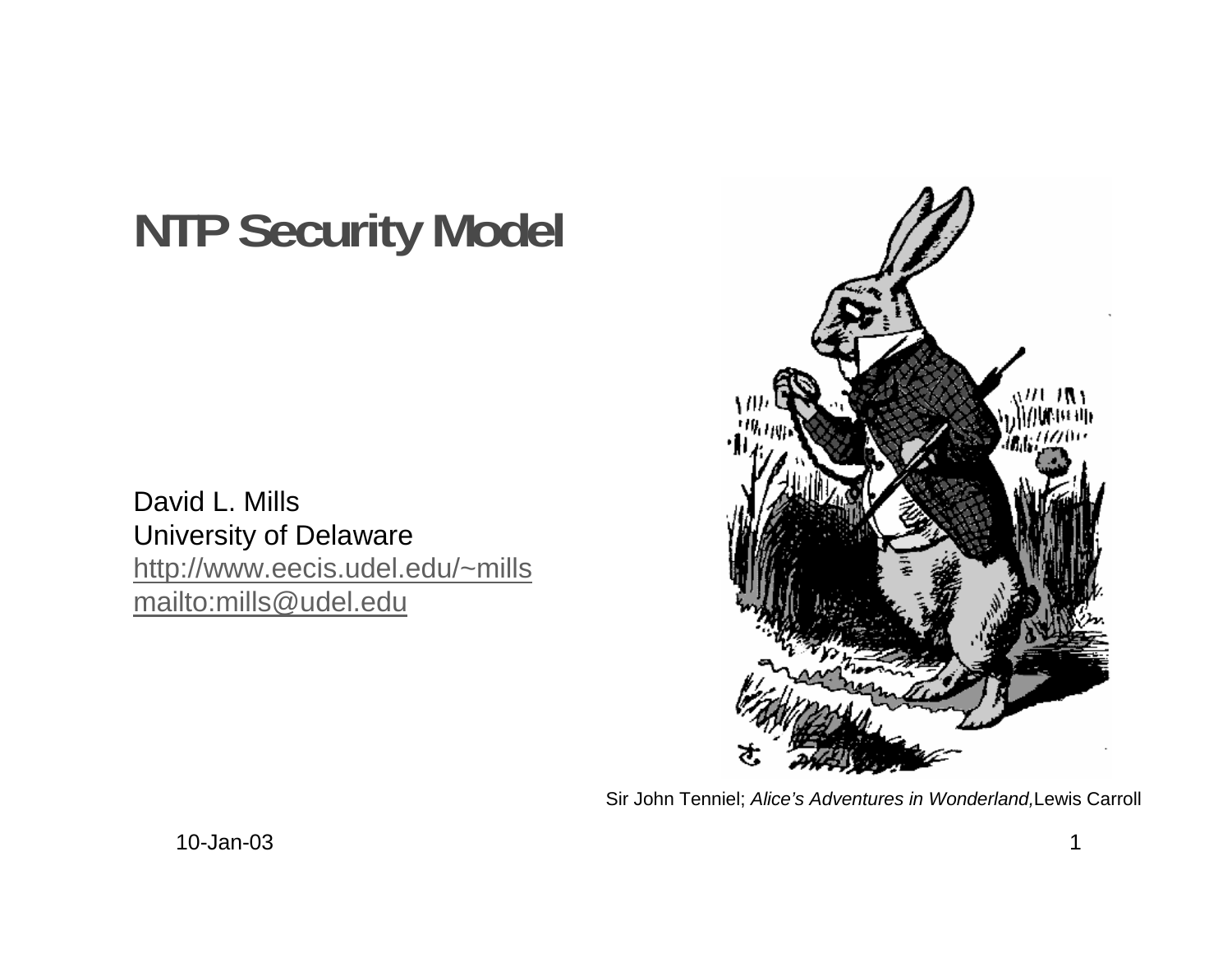

- o NTP operates in a mixed, multi-level security environment including symmetric key cryptography, public key cryptography and unsecured.
- o NTP timestamps and related data are considered public values and never encrypted.
- o Time synchronization is maintained on a master-slave basis where synchronization flows from trusted servers to dependent clients possibly via intermediate servers operating at successively higher stratum levels.
- o A client is authentic if it can reliably verify the credentials of at least one server and that server messages have not been modified in transit.
- o A client is proventic if by induction each server on at least one path to a trusted server is authentic.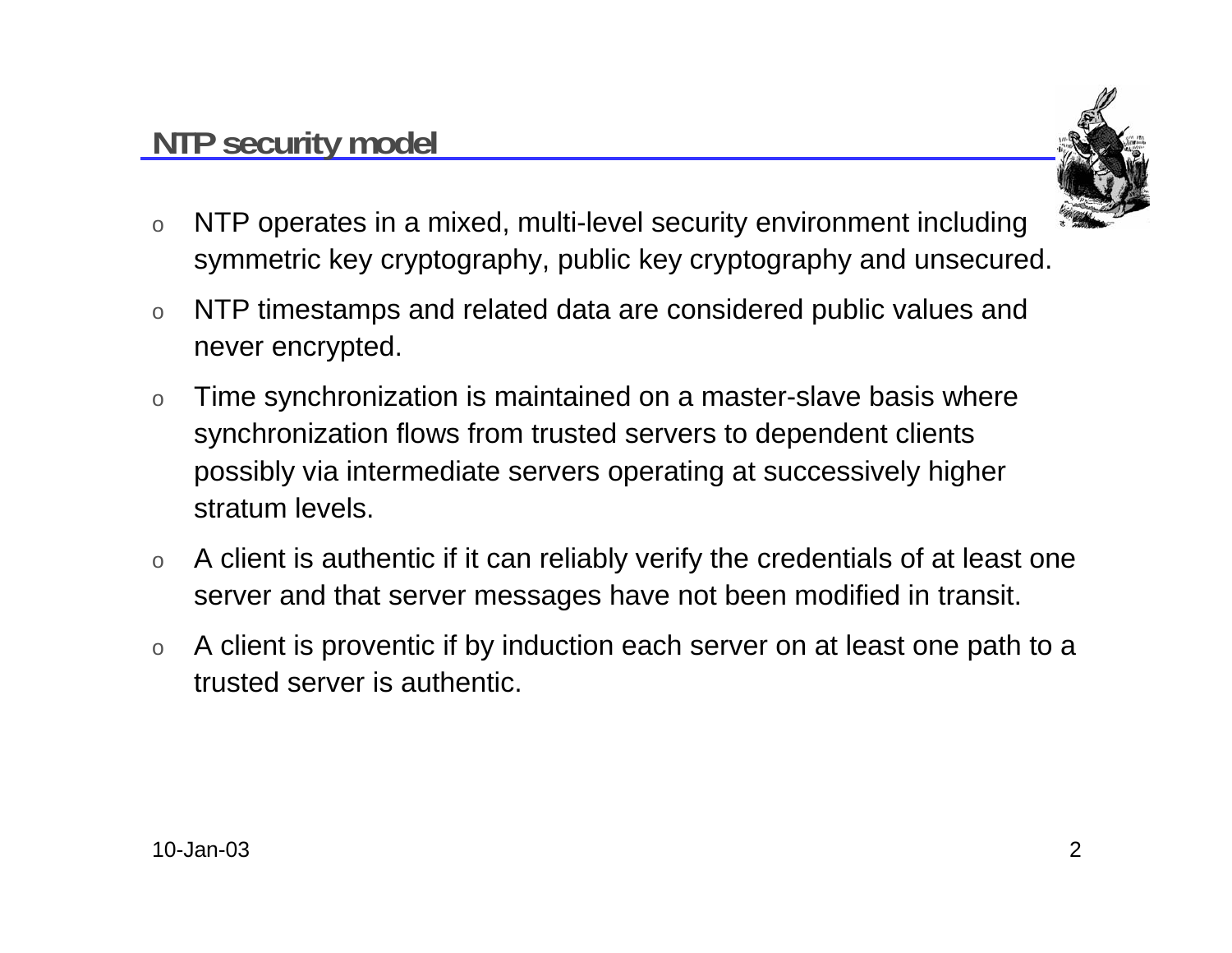

- oAn intruder can intercept and archive packets forever, as well as all the public values ever generated and transmitted over the net.
- o An intruder can generate packets faster than the server, network or client can process them, especially if they require expensive cryptographic computations.
- o In a wiretap attack the intruder can intercept, modify and replay a packet. However, it cannot permanently prevent onward transmission of the original packet; that is, it cannot break the wire, only tell lies and congest it. It is generally assumed that the modified packet cannot arrive at the victim before the original packet.
- o In a middleman or masquerade attack the intruder is positioned between the server and client, so it can intercept, modify and replay a packet and prevent onward transmission of the original packet. It is generally assumed that the middleman does not have the server private keys or identity parameters.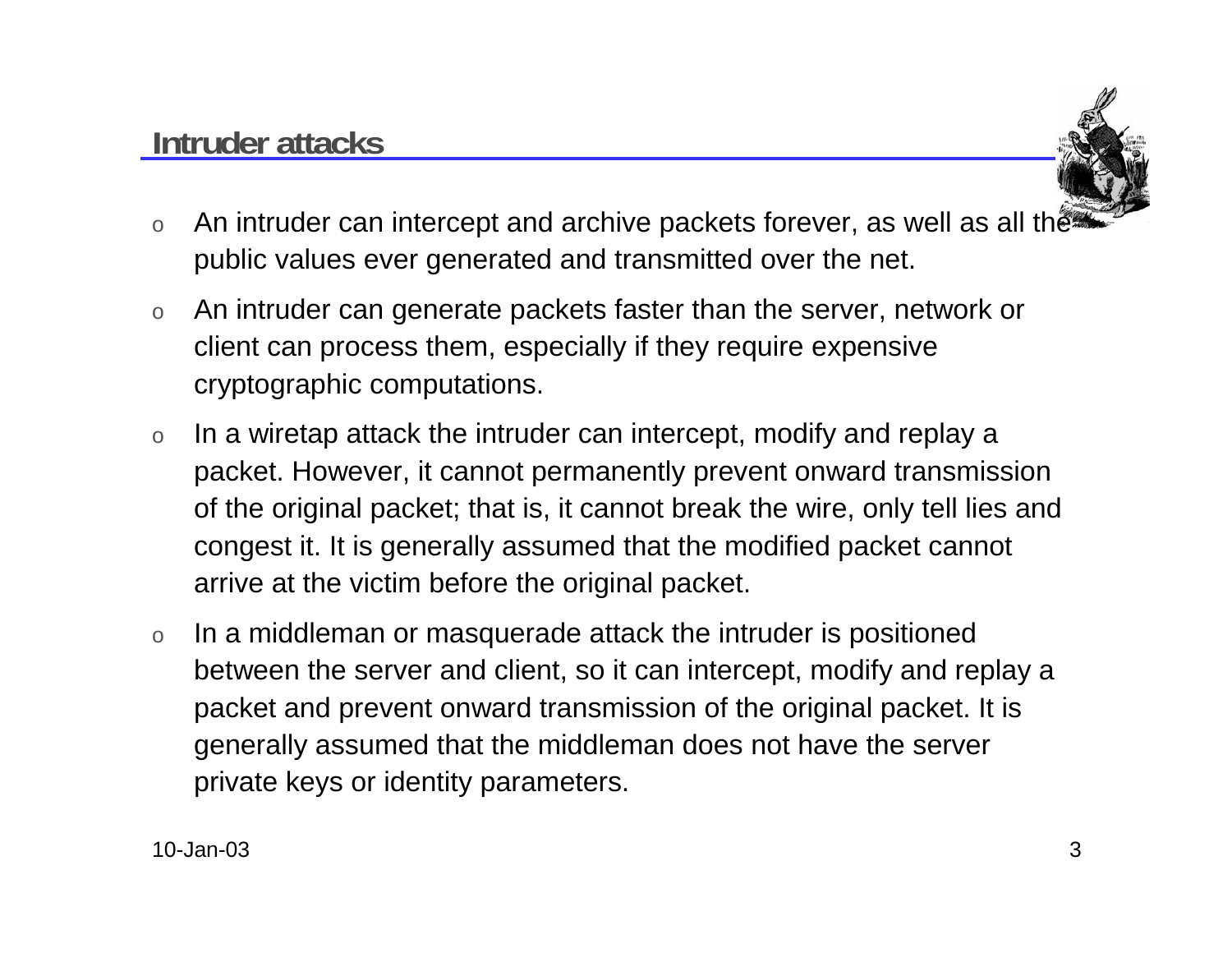

- o The running times for public key algorithms are relatively long and highly variable, so that the synchronization function itself must not require their use for every NTP packet.
- o In some modes of operation it is not feasible for a server to retain state variables for every client. It is however feasible to regenerated them for a client upon arrival of a packet from that client.
- o The lifetime of cryptographic values must be enforced, which requires a reliable system clock. However, the sources that synchronize the system clock must be cryptographically proventicated. This circular interdependence of the timekeeping and proventication functions requires special handling.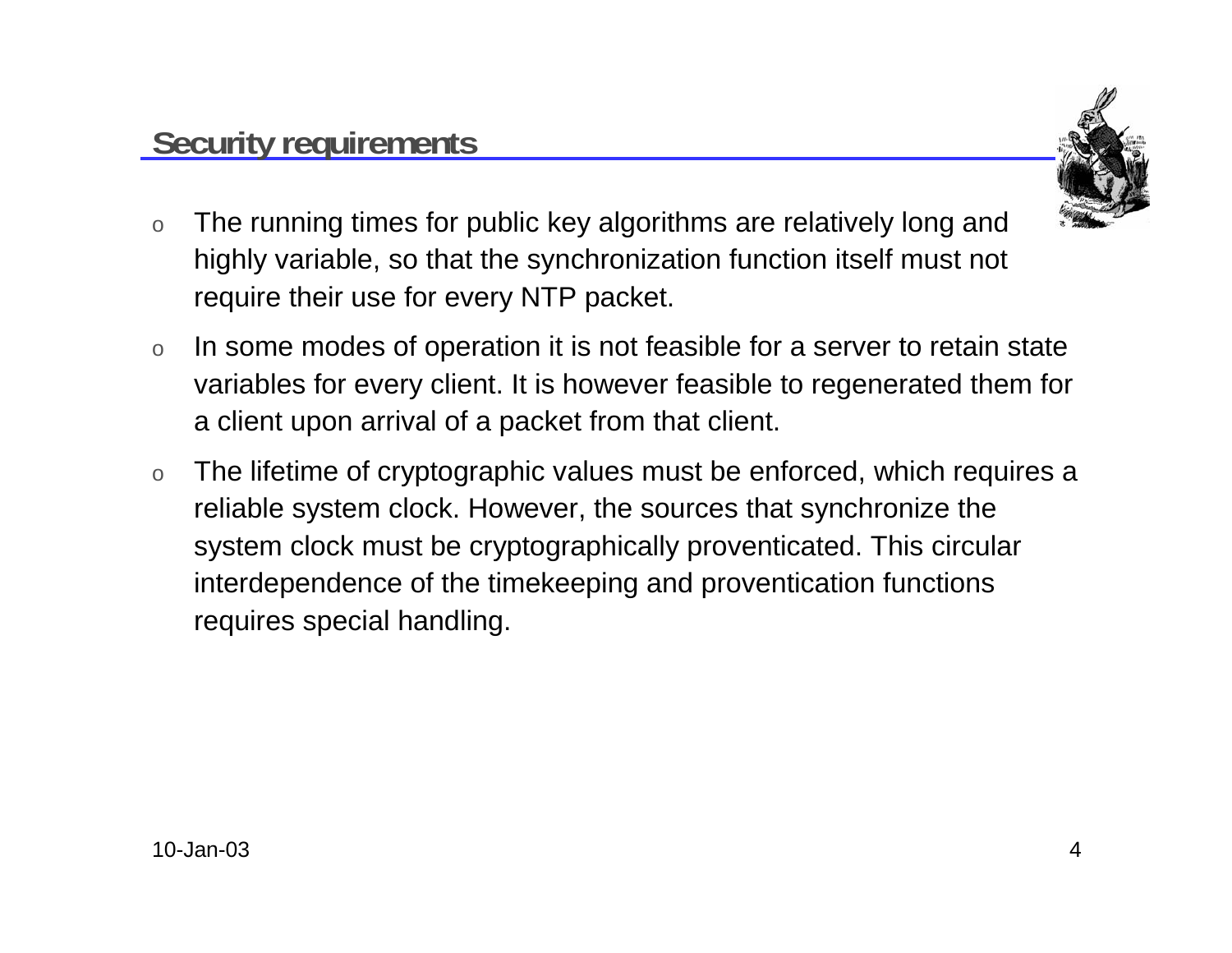

- o All proventication functions must involve only public values transmitted over the net with the single exception of encrypted signatures and cookies intended only to authenticate the source. Unencrypted private values must never be disclosed beyond the machine on which they were created.
- o Public encryption keys and certificates must be retrievable directly from servers without requiring secured channels; however, the fundamental security of identification credentials and public values bound to those credentials must be a function of certificate authorities and/or webs of trust.
- o Error checking must be at the enhanced paranoid level, as network terrorists may be able to craft errored packets that consume excessive cycles with needless result.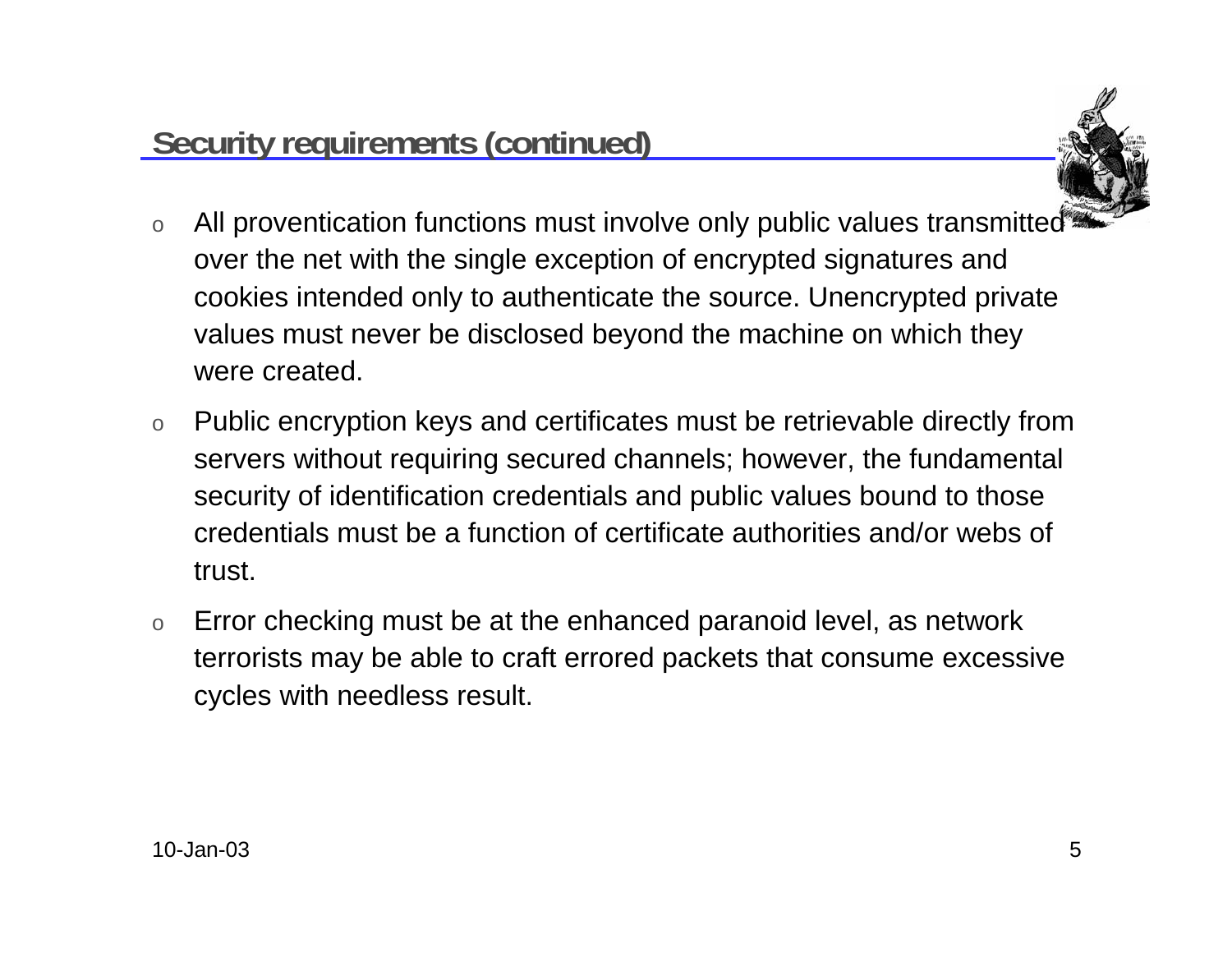

- o Anatomy of a NTP host
	- •Multiple servers/peers provide redundancy and diversity
	- •Clock filters select best from a window of offset/delay samples
	- •Intersection algorithm discards falsetickers using Byzantine agreement
	- •Clustering algorithm picks the best subset of peers
	- $\bullet$  Combining algorithm, loop filter and variable frequency oscillator (VFO) implement hybrid phase/frequency-lock feedback loop which determines the system time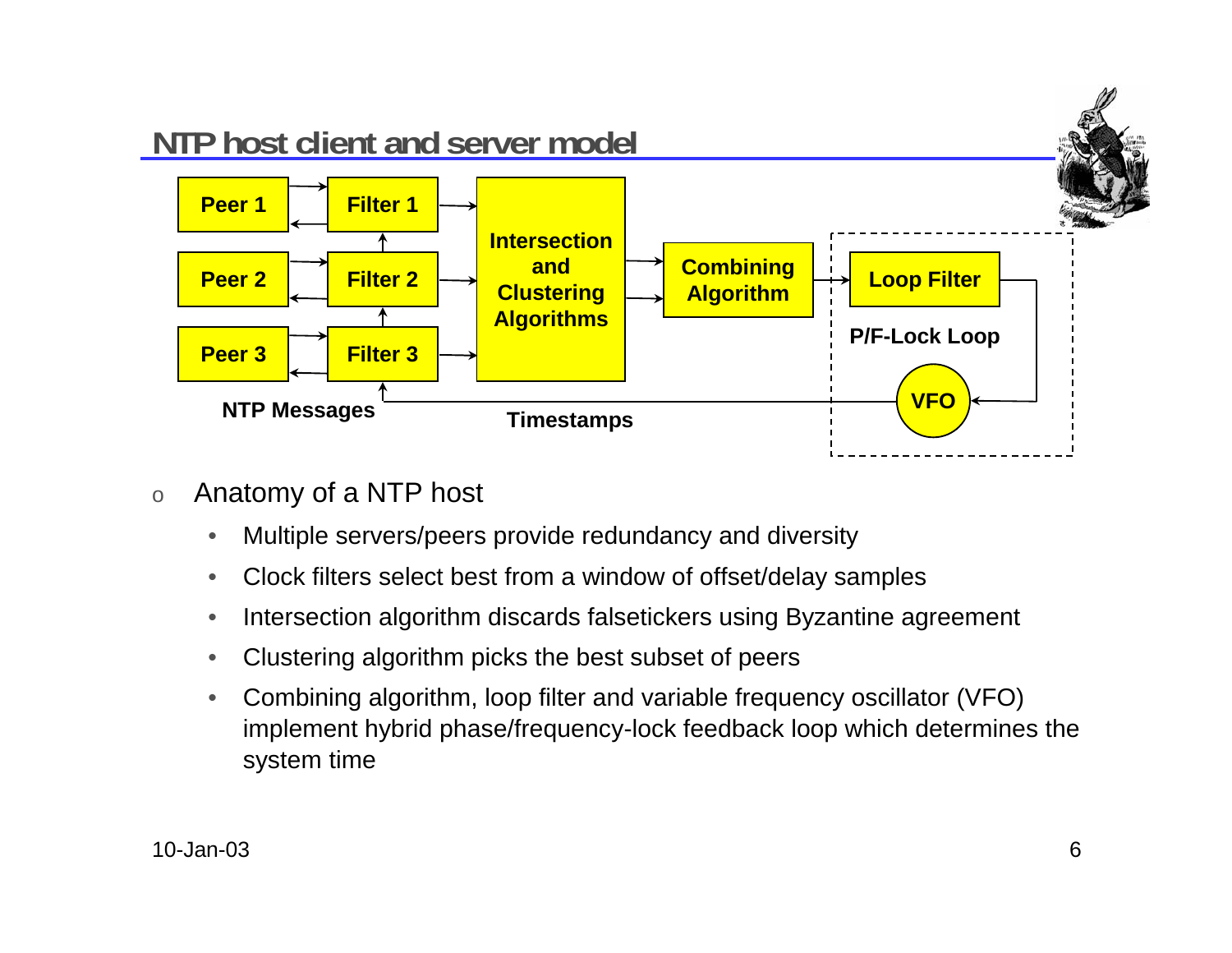

- o The NTP network is a forest of hosts operating as servers and clients
	- $\bullet$ Primary (stratum 1) servers are the forest roots.
	- •Secondary (stratum > 1) servers join the trunks and branches of the forest.
	- •Clients are secondary servers at the leaves of the forest.
	- • Secondary servers normally use multiple redundant servers and diverse network paths to the same or next lower stratum level toward the roots.
- o An NTP subnet is a subset of the NTP network.
	- $\bullet$  Usually, but not necessarily, the subnet is operated by a single management entity over local networks belonging to the entity.
	- $\bullet$ The set of lowest-stratum hosts represent the roots of the subnet.
	- $\bullet$  The remaining subnet hosts must have at least one path to at least one of the roots.
	- • The NTP subnet is self contained if the roots are all primary (stratum 1) servers and derivative if not.
	- $\bullet$  Subnets may include branches to other subnets for primary and backup service and to create hierarchical multi-subnet structures.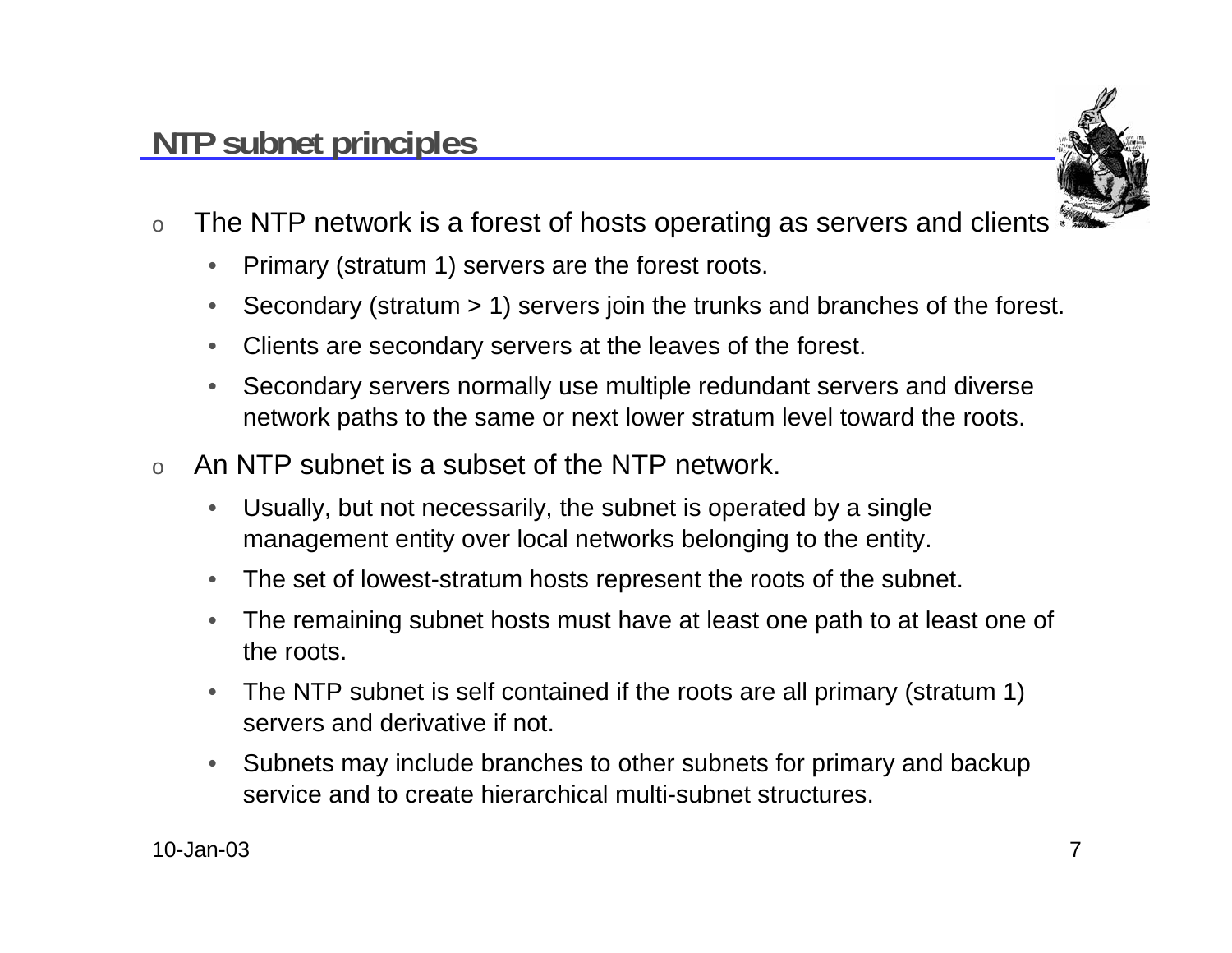

- o A NTP secure group is a subnet using a common security model, authentication protocol and identity scheme based on symmetric key or public key cryptography.
- o Each group host has
	- • Password-encrypted identity parameters and group key generated by a trusted agent.
	- • For public key cryptography, a public/private host key pair and self-signed host certificate,
- o Each group has one or more trusted hosts that
	- $\bullet$ Provide cryptographic redundancy and diversity.
	- Operate at the lowest stratum of the group.
	- • For public key cryptography, the host certificate must have a trusted extension field.
- o A trusted agent acting for the group generates the current identity parameters and group key, which are distributed by secure means..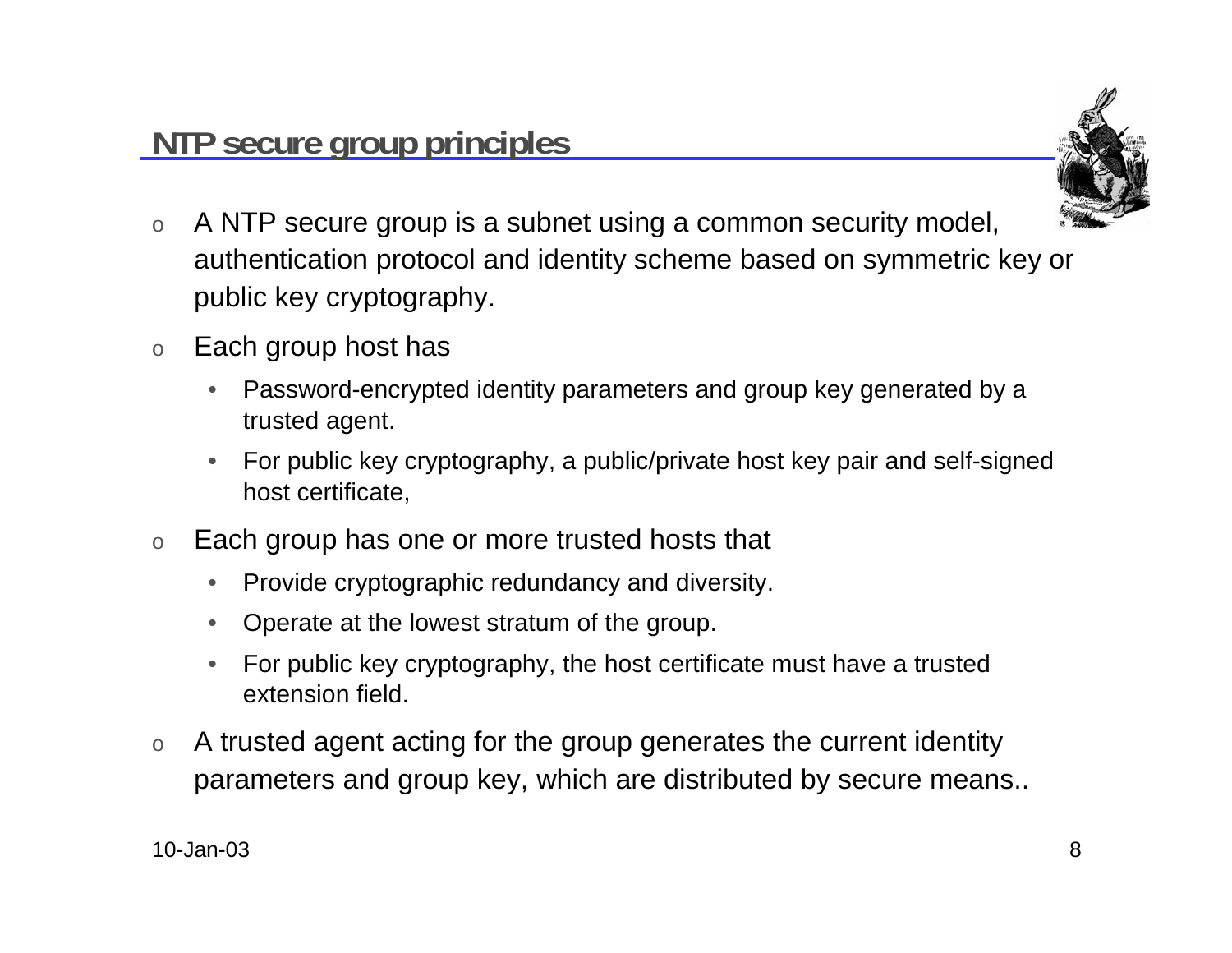## **Hierarchical groups and trust inheritance**



- oA host authenticates neighbor hosts by credentials, including certificate identity parameters, group key and identity scheme.
	- $\bullet$  A certificate trail must exist from each host via intervening hosts having the same credentials to (one of) the trusted host(s) at the lowest stratum of the group. The name of each trusted host must be a pseudonym for the group.
	- $\bullet$  The security protocol hikes the certificate trail to reveal the pseudonym which locates the credentials previously obtained from the trusted agent.
- o This provides the framework for hierarchical group authentication.
	- • The primary group includes multiple trusted primary (stratum 1) servers with primary group credentials.
	- • A derivative group includes multiple trusted secondary servers at a higher stratum with both primary and secondary group credentials. These servers authenticate the primary group using certificate trails ending at the primary servers.
	- $\bullet$  Dependent servers authenticate the derivative group using secondary group credentials and certificate trails ending at the secondary servers.
	- •And so on to higher stratum groups.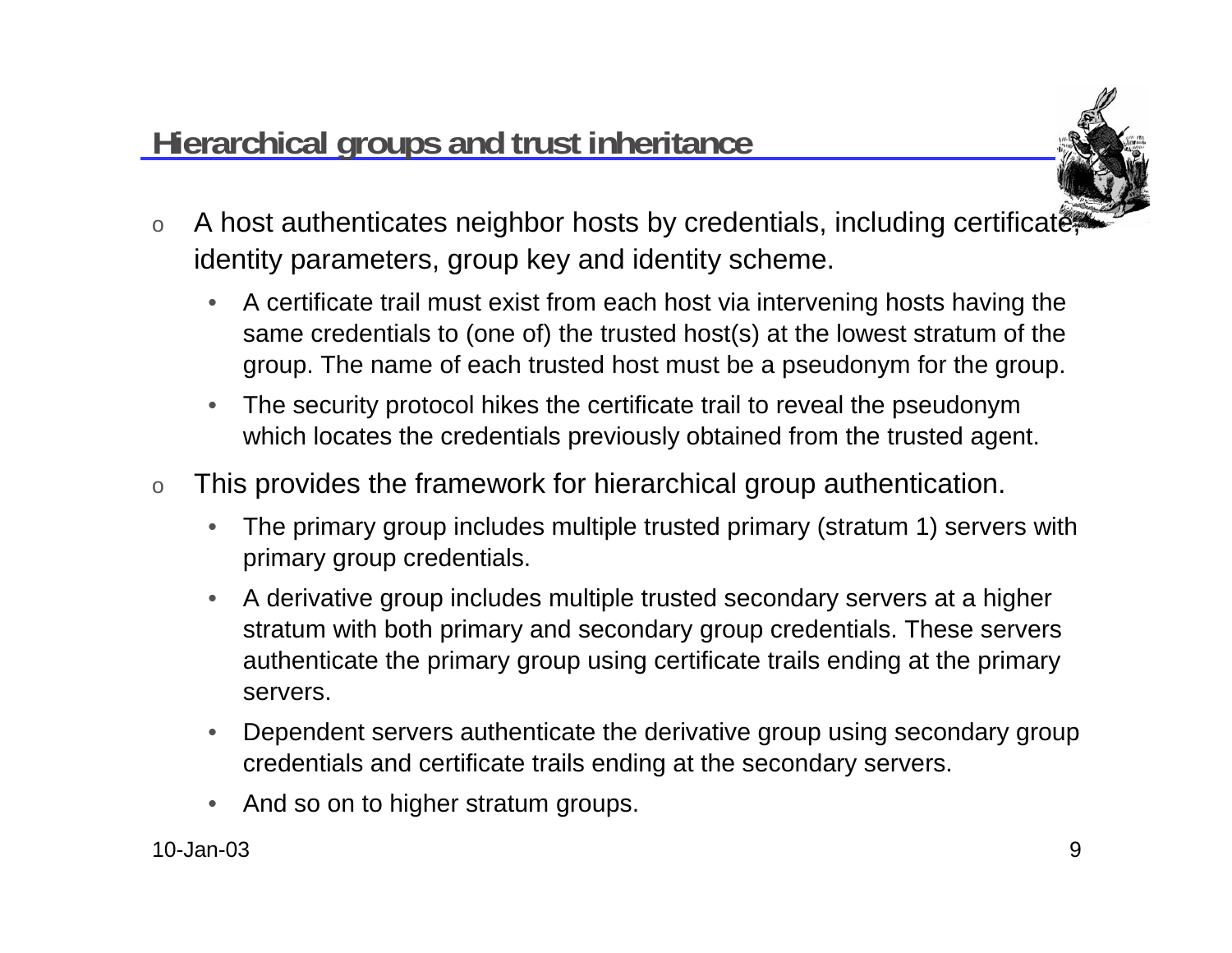

- o There are three groups, primary Alice and Helen and derivative Carol.
	- • Each member has the credentials for its group generated by a trusted authority. Alice trusts AB, Helen trusts R and Carol trusts X.
	- •C authenticates using Alice credentials and either A or B certificate.
	- $\bullet$ D authenticates using Alice credentials and certificate trails via C.
	- •S authenticates using Helen credentials and R certificate.
	- $\bullet$ Y and Z authenticate using Carol credentials and X certificate.
	- • X authenticates either with Alice credentials and trails via C and/or Helen credentials and trails via S. Which credentials to use are determined by the security protocol and trusted host at the end of the trail.
	- • Each trusted host must have credentials for all next downstratum trusted hosts.

10-Jan-03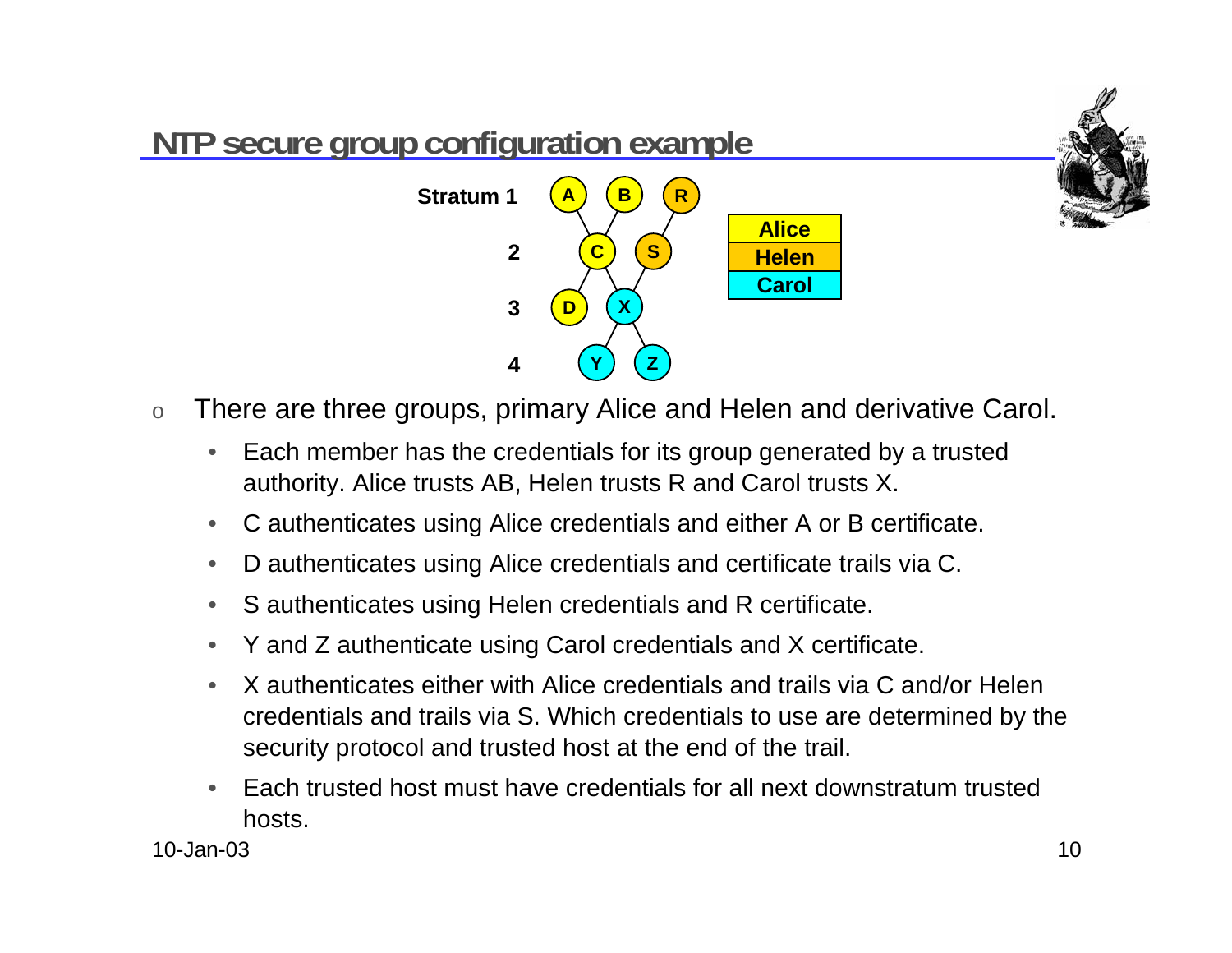

- o Eileen (stratum 3) chimes both Brenda and Denise, Brenda (2) chimes Alice (1) and Denise (2) chimes Carol (1). Alice and Carol have trusted certificates; Alice trusted group keys have been securely deployed.
	- •Step 1: Host loads self-signed subject certificate at startup.
	- • Step 2: Autokey loads server certificate signed by next lower stratum issuer. The trail continues until a trusted certificate is found.
	- $\bullet$ Step 3: Autokey loads group key and verifies server identity.
	- •Step 4: Autokey presents self-signed certificate to server for signature.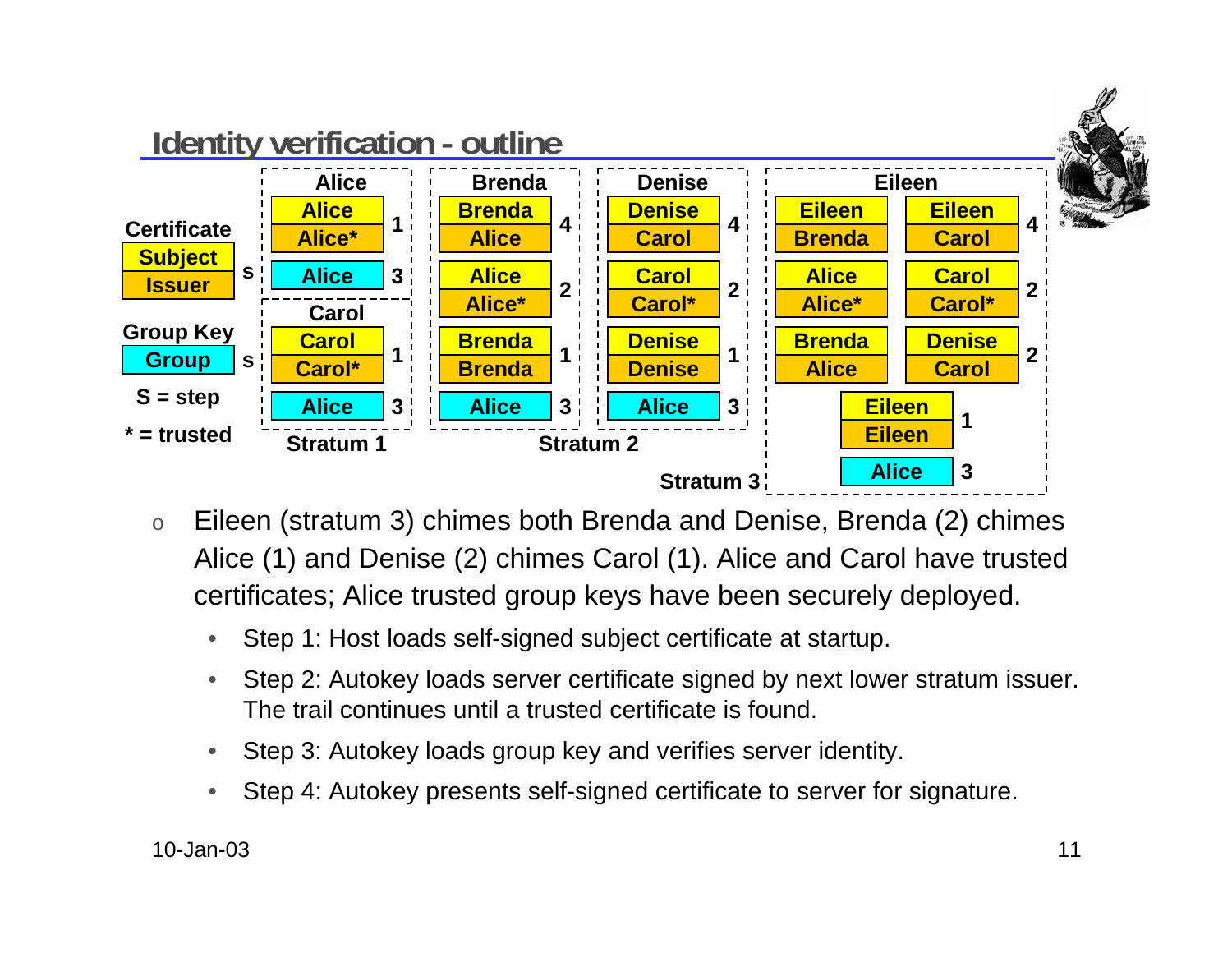

- o Alice and Carol are trusted agents in different groups.
	- •Alice group key previously deployed to Brenda and Eileen.
	- •Carol group key previously deployed to Denise and Eileen.
	- • Eileen hikes trail via Brenda to Alice and verifies identity with Brenda using Alice key.
	- • Eileen hikes trail via Denise to Alice and verifies identity with Denise using Carol key.
	- $\bullet$ Basic rule: each server must have all group keys for all possible hikes.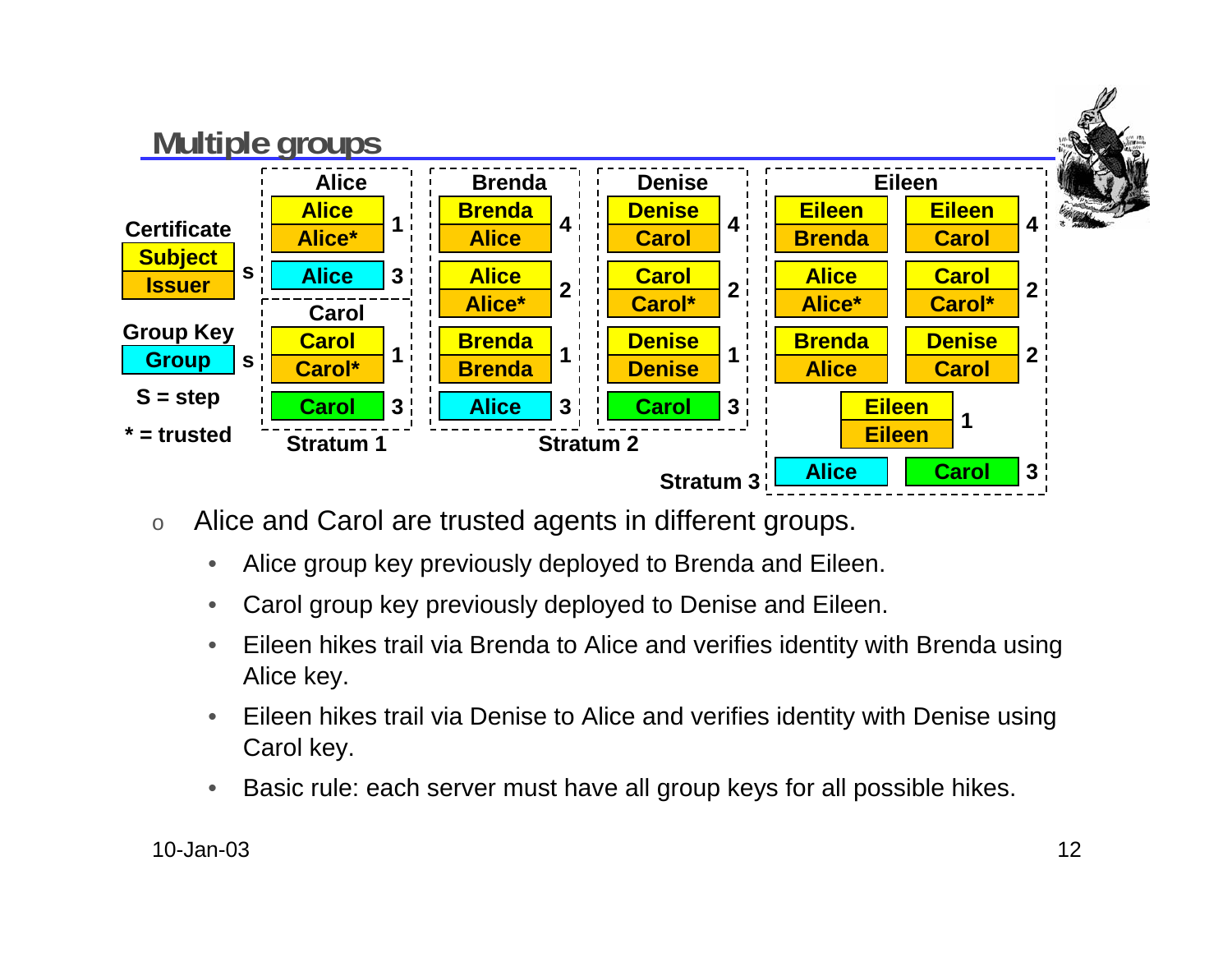

- o NTP and Autokey protocols work independently for each client, with tentative outcomes confirmed only after both succeed.
- o Public keys and certificates are obtained and verified relatively infrequently using X.509 certificates and certificate trails.
- oSession keys are derived from public keys using fast algorithms.
- o Each NTP message is individually authenticated using session key and message digest (keyed MD5).
- o A proventic trail is a sequence of NTP servers each synchronized and cryptographically verified to the next lower stratum server and ending on one or more trusted primary time servers.
- o Proventic trails are constructed by induction from the primary servers to secondary servers at increasing stratum levels.
- o When server time and at least one proventic trail are verified, the peer is admitted to the population used to synchronize the system clock.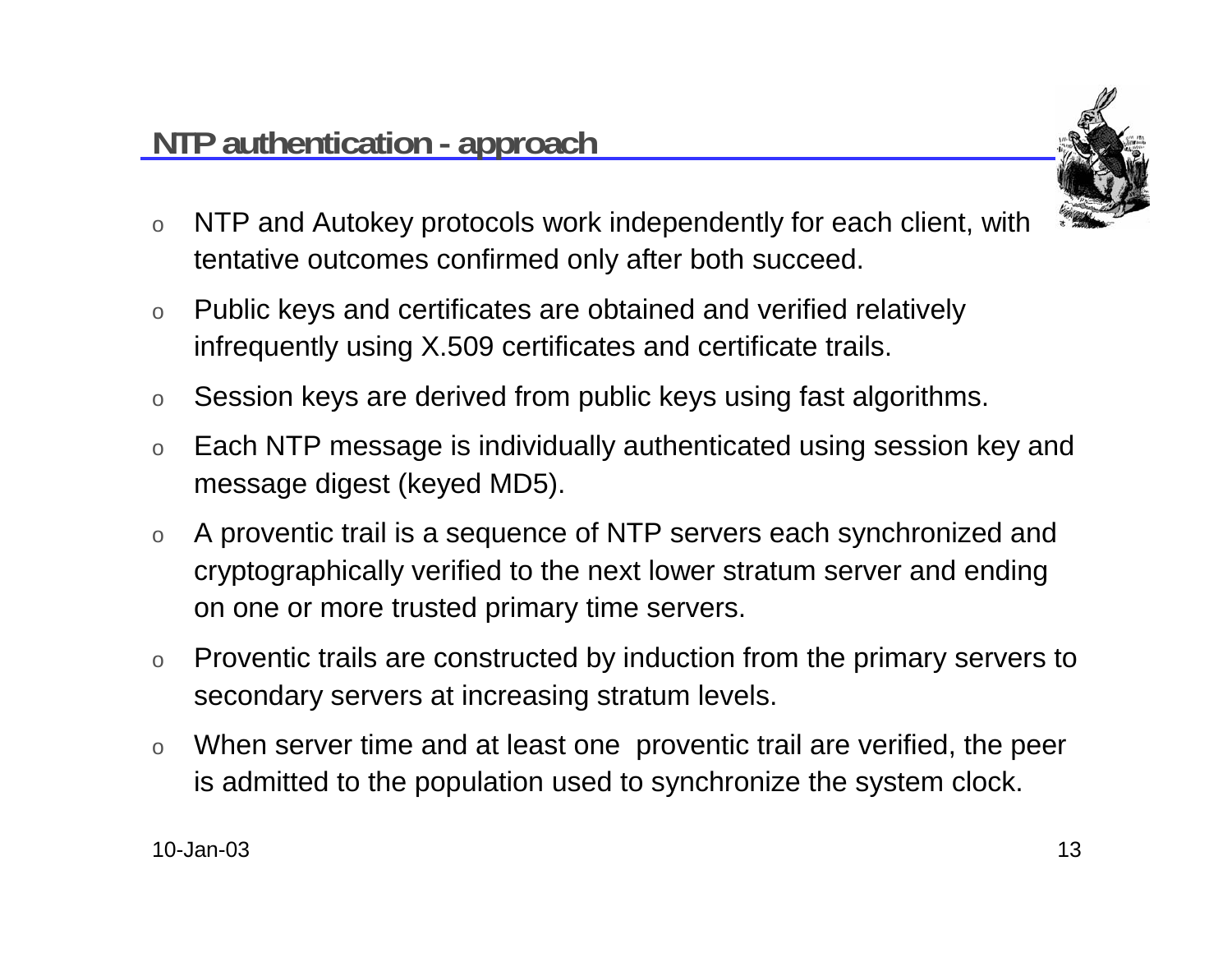### **Authentication scheme A (Diffie-Hellman)**



- o Scheme is based on Diffie-Hellman key agreement and conventional symmetric cryptosystem.
	- •Certificated public values for server are provided by X.509 infrastructure.
	- • Private session keys are distributed out-of-band in advance or derived using certificated Diffie-Hellman agreement (Station-Station protocol)
	- •The message digest is computed and verified using the session key
- o Advantages
	- •Requires no protocol modifications.
	- $\bullet$ Conforms to current IPSEC security models (Photuris, etc.).
	- $\bullet$ Can be adapted to multicasting in small groups.
- o**Disadvantages** 
	- •Server requires separate state variables for each client.
	- •Does not scale to large subnets with many clients and few servers.
	- •Not practical for multicasting in large groups.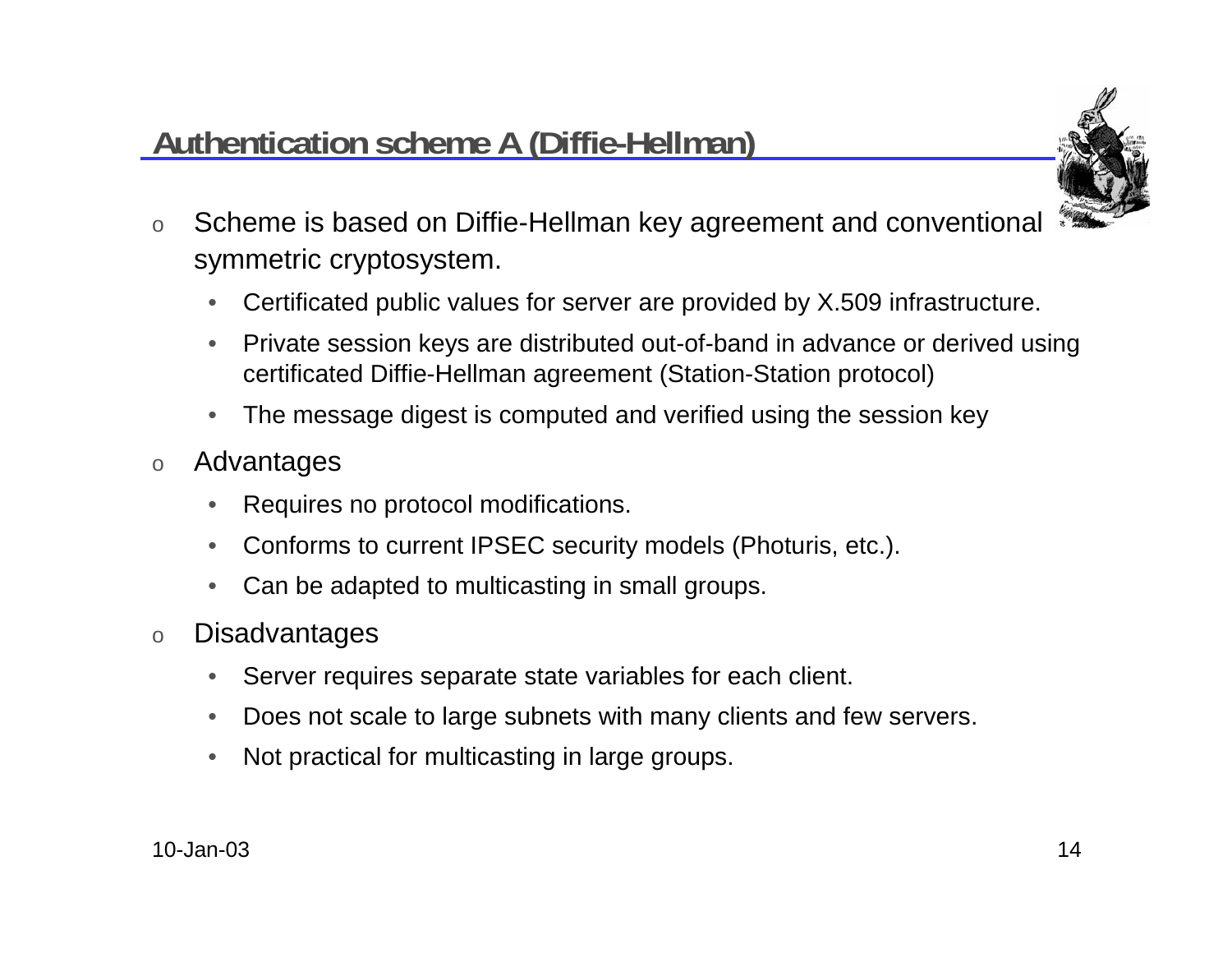

- o Scheme is based on RSA public key signature, Diffie-Hellman key agreement and MD5 one-way hash function.
	- $\bullet$ Certificated public values for server are provided by X.509 infrastructure.
	- • Server computes session key as MD5 hash of source and destination addresses, key identifier and cookie as hash of private value.
	- • On request, server encrypts cookie using provided client public key. Server sends this and RSA signature to client. Client verifies and stores for later.
	- •The message digest is computed and verified using the session key.
- o Advantages
	- •Requires no protocol modifications.
	- •Server needs no persistent state variables for clients .
- o**Disadvantages** 
	- •Not practical for multicasting.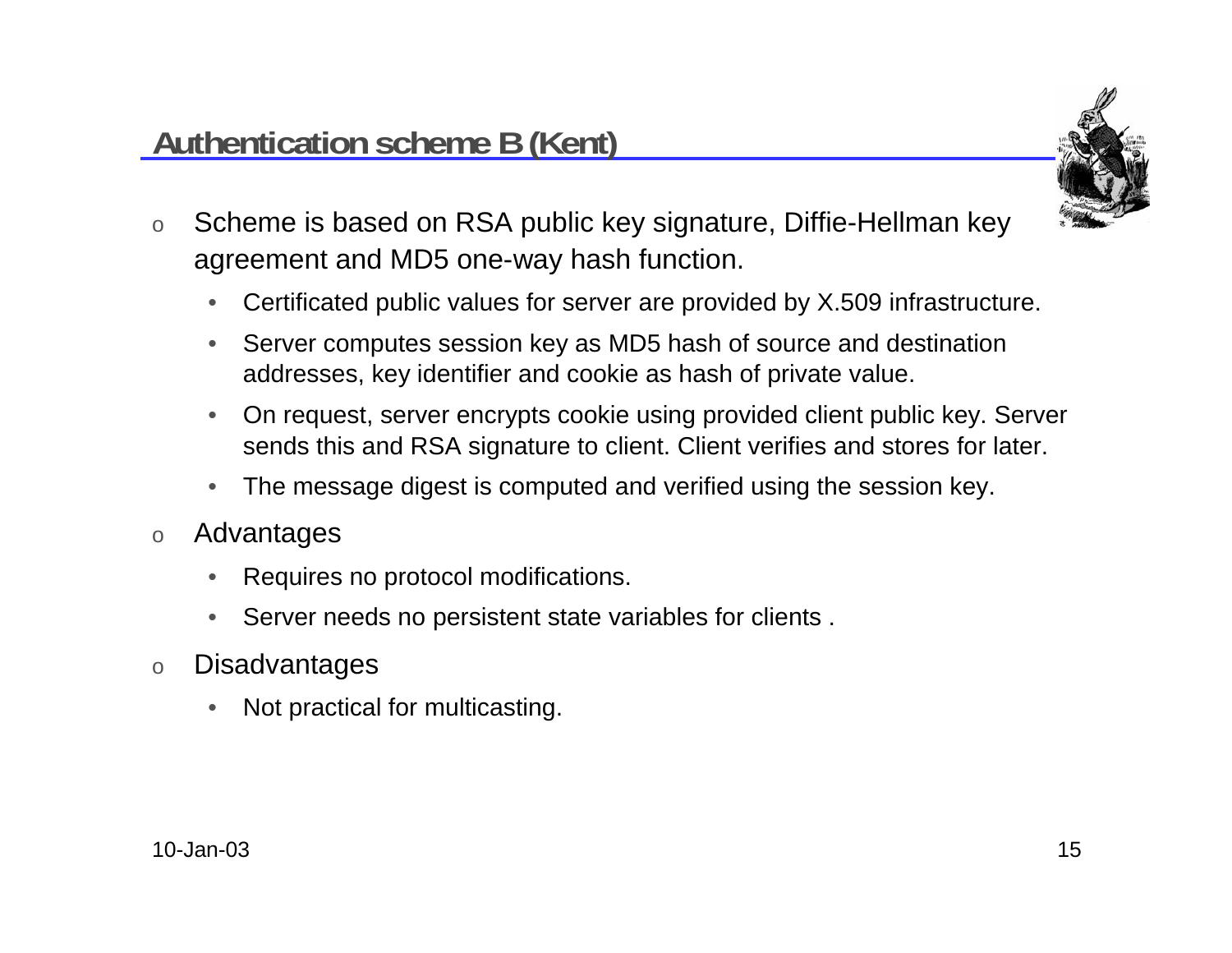

- o Scheme is based on RSA public key signature
	- $\bullet$ Certificated public values are provided by X.509 infrastructure.
	- • Server computes MD5 message digest and encrypts with RSA private key. This value is included in the message authentication code (MAC).
	- •Clients decrypt MAC and compare with computed message digest.
	- • Servers either
		- Estimate encryption delay and compensate timestamp or
		- Include timestamp in following message.
- o Advantages
	- •Best among all schemes for multicast security with man-in-middle attacks.
	- •Requires no client-specific state at server.
- o**Disadvantages** 
	- $\bullet$ Requires protocol changes; not backwards compatible.
	- $\bullet$ Requires significant processing time for each message.
	- •Unpredictable running time degrades timestamp accuracy.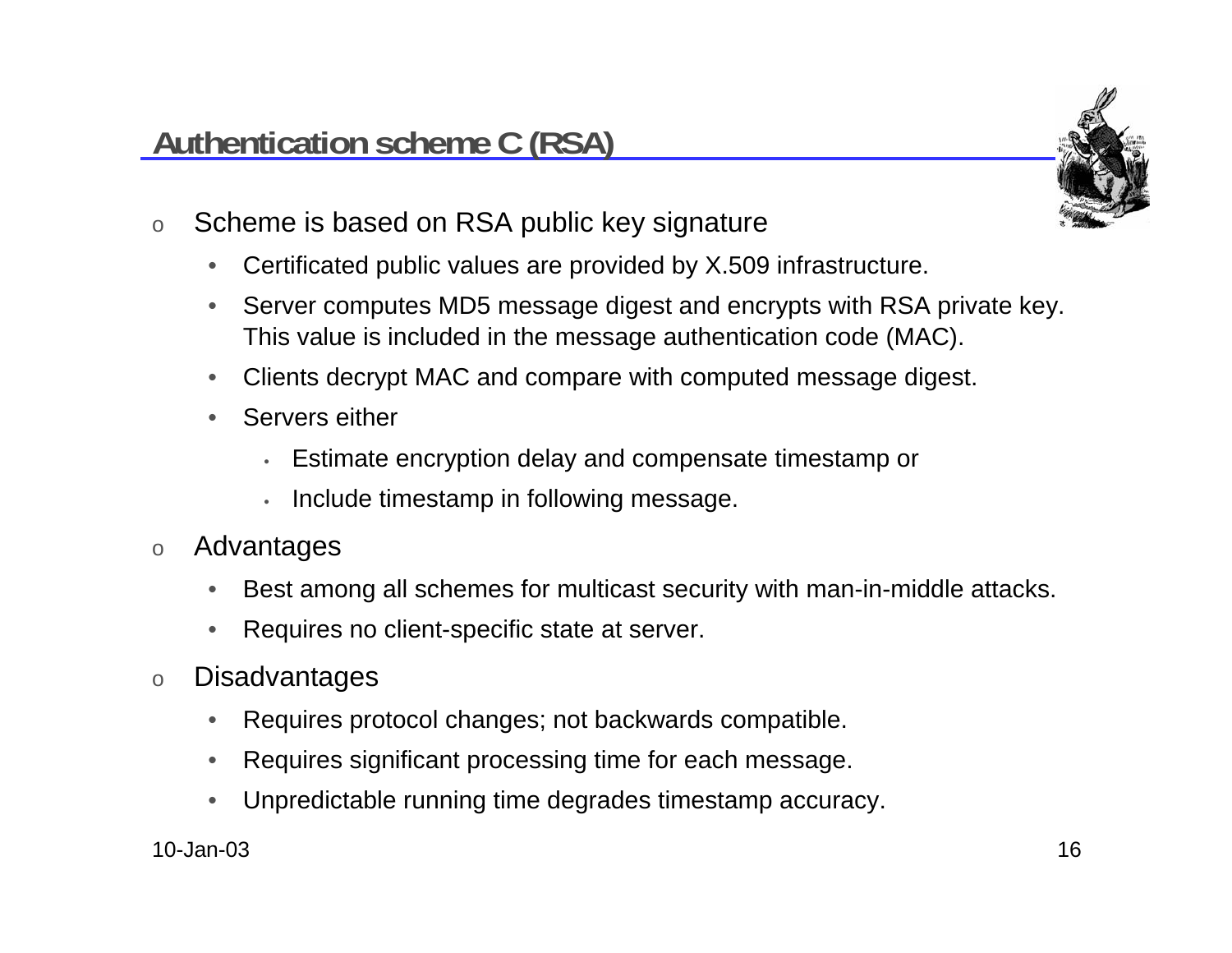

- o Scheme is based on public key (RSA) encryption and S-Key scheme
	- $\bullet$ Certificated public values are provided by X.509 infrastructure.
	- • Server generates session key list, where each key is a one-way hash of the previous key, then computes the RSA signature of the final session key
	- • Server uses keys in reverse order and generates a new list when the current one is exhausted; clients verify the hash of the current key equals the previous key
	- $\bullet$  On request, a server returns the final session key; clients use this if many messages are lost
	- •The message digest is computed and verified using the current key
- $\Omega$ **Advantages** 
	- •Requires few protocol changes; backwards compatible
	- •Requires only one additional hash
- o**Disadvantages** 
	- •Vulnerable to certain man-in-the-middle attacks
	- •Lost packets require clients to perform repeated hashes

10-Jan-03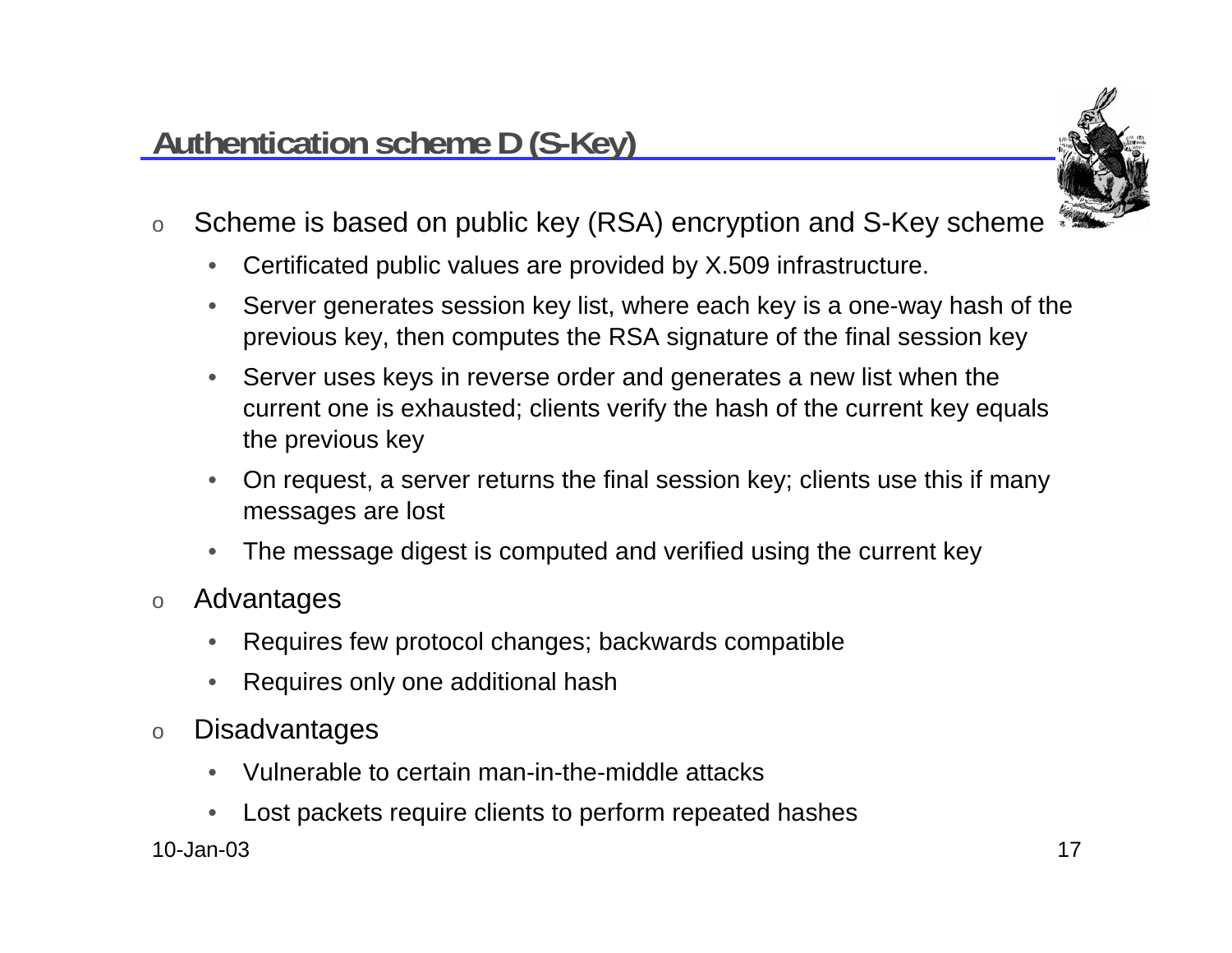

- o NTP and security protocol work independently for each client, with tentative outcomes confirmed only after both succeed.
- o Public keys and certificates are obtained and verified relatively infrequently using X.509 certificates and certificate trails.
- oSession keys are derived from public keys using fast algorithms.
- o Each NTP message is individually authenticated using session key and message digest (keyed MD5).
- o A proventic trail is a sequence of NTP servers each synchronized and cryptographically verified to the next lower stratum server and ending on one or more trusted primary time servers.
- o Proventic trails are constructed by induction from the primary servers to secondary servers at increasing stratum levels.
- o When server time and at least one proventic trail are verified, the peer is admitted to the population used to synchronize the system clock.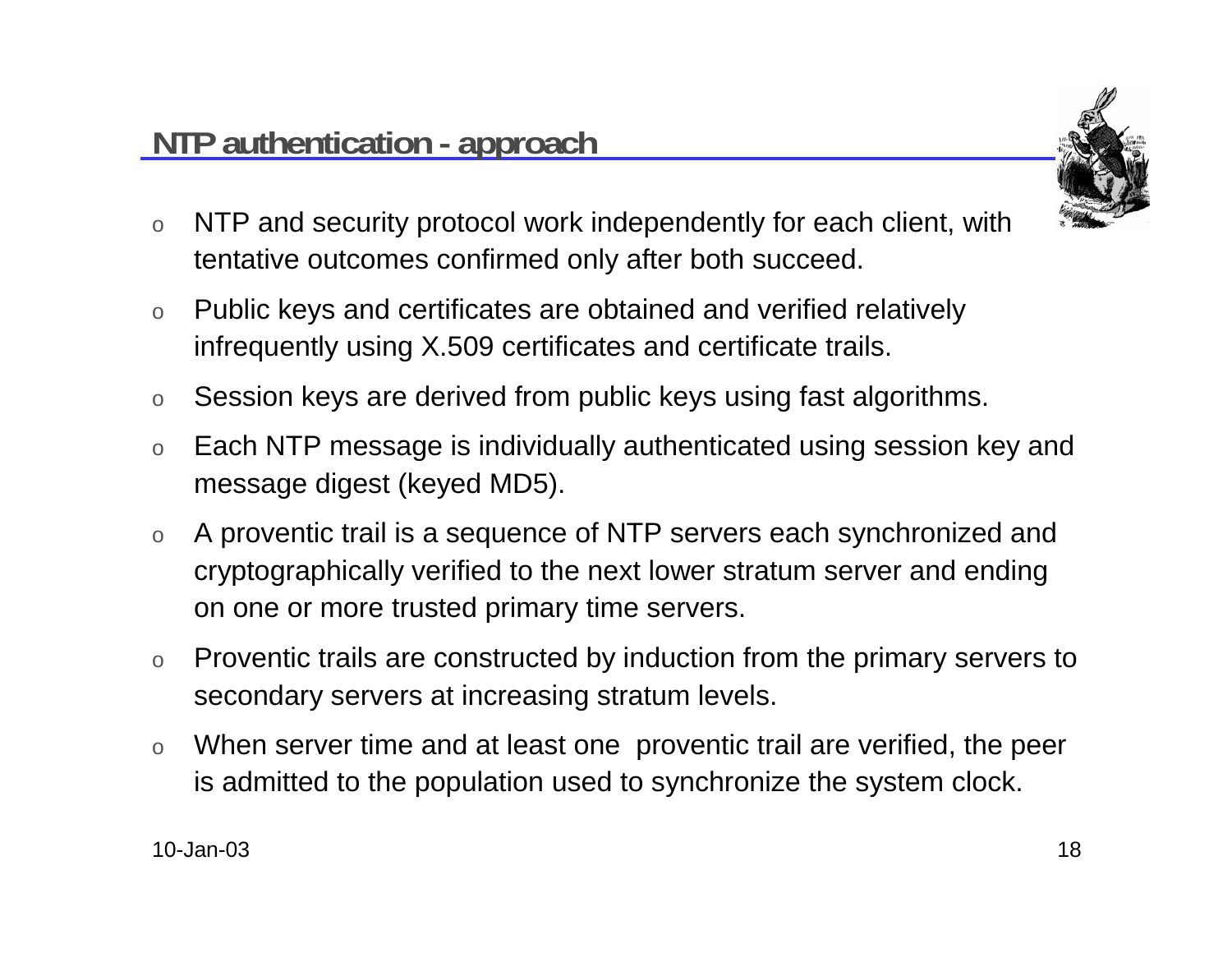## **NTP packet formats**



#### **NTP Protocol Header Format (32 bits)**



- o Unprotected packets include only the NTP header.
- o Symmetric key packets include a MAC.
- o Autokey packets include a MAC and extension fields.
- o The Message Digest is computed on the NTP header and extension fields.

**NTP v3 and v4NTP v4 only authentication only**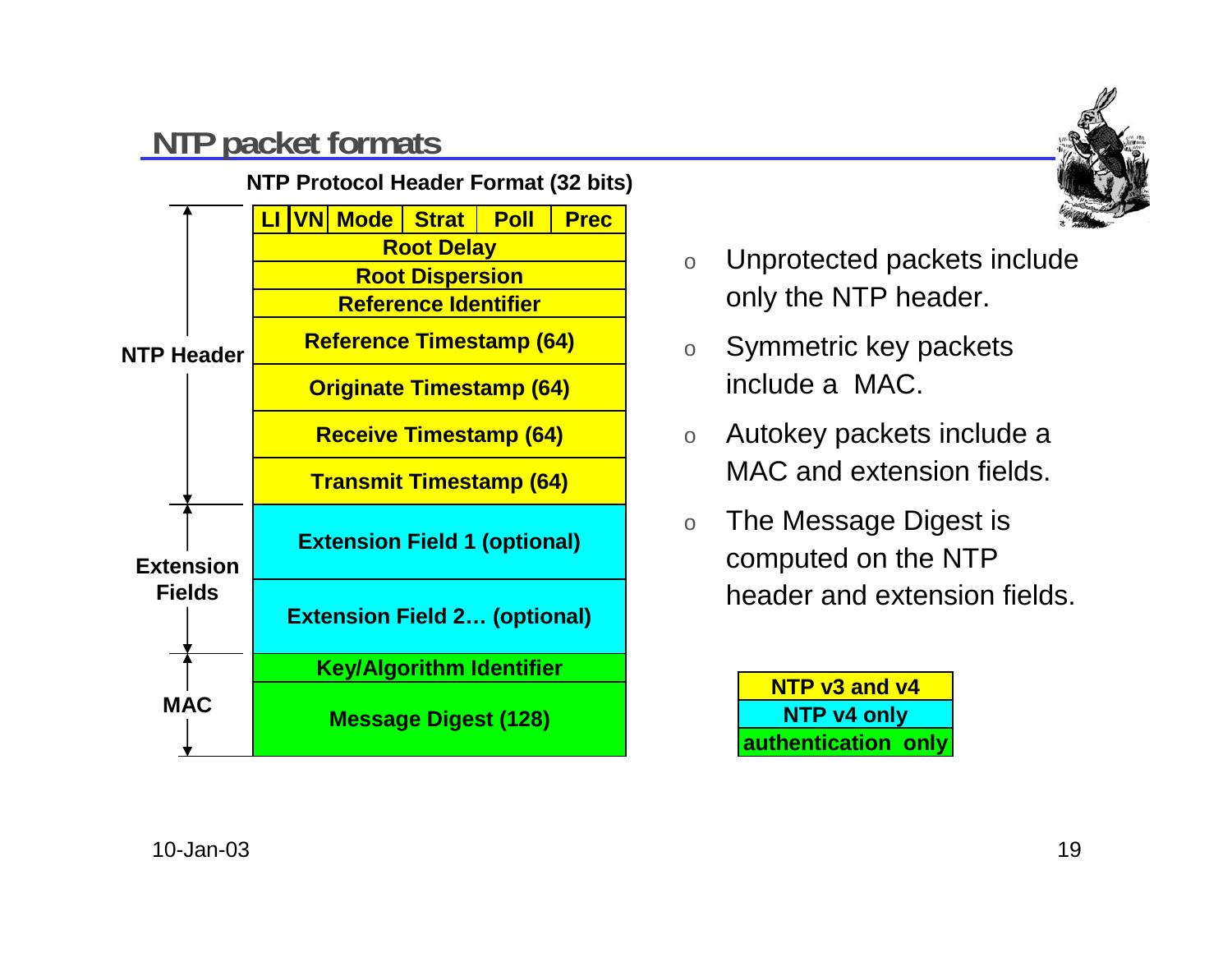

- o NTP symmetric key cryptography is based on keyed MD5 message digests.
	- $\bullet$  A message authentication code (MAC) is computed as the MD5 digest of the message concatenated with the group key.
	- •The computed MAC follows the message in the transmitted packet.
	- • The receiver computes the MAC in the same way and verifies it matches the MAC in the packet.
- o The group key consists of a 32-bit key ID and a 128-bit MD5 key.
	- • Each group has a different key distinguished by the key ID included in the MAC.
	- • Keys are created by the group trusted host and distributed by secure means.
	- • Keys have indefinite lifetime, but can be activated and deactivated by configuration or remotely.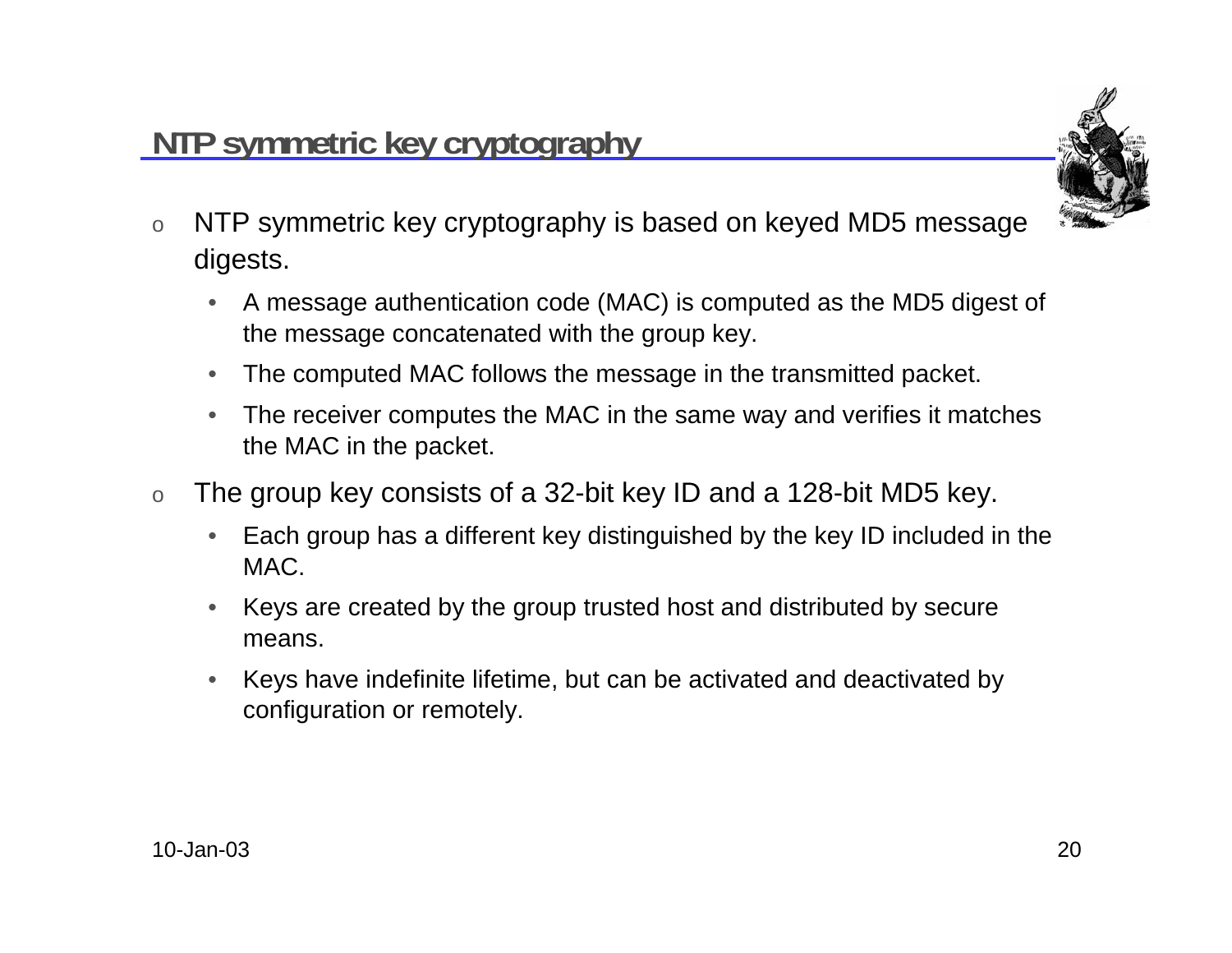o

### infrastructure and Public Key Infrastructure (PKI) principles.

**NTP public key cryptography**

 $\bullet$  Each group host generates a RSA or DSA public/private key pair and selfsigned X509v3 certificate.

NTP public key cryptography is based on the Internet security

- • The trusted group host certificate is explicitly designated as trusted using a X509v3 extension field.
- • A certificate trail is established dynamically where a client convinces the next lower stratum server to sign its certificate, which is then available to its own dependent clients.
- • A special purpose security protocol called Autokey verifies and instantiates cryptographic values as required.
- $\bullet$  At initialization Autokey recursively obtains certificates until terminating with the trusted certificate which authenticates the path.
- o In order to protect against middleman attacks, an optional cryptographic identity scheme can be used.



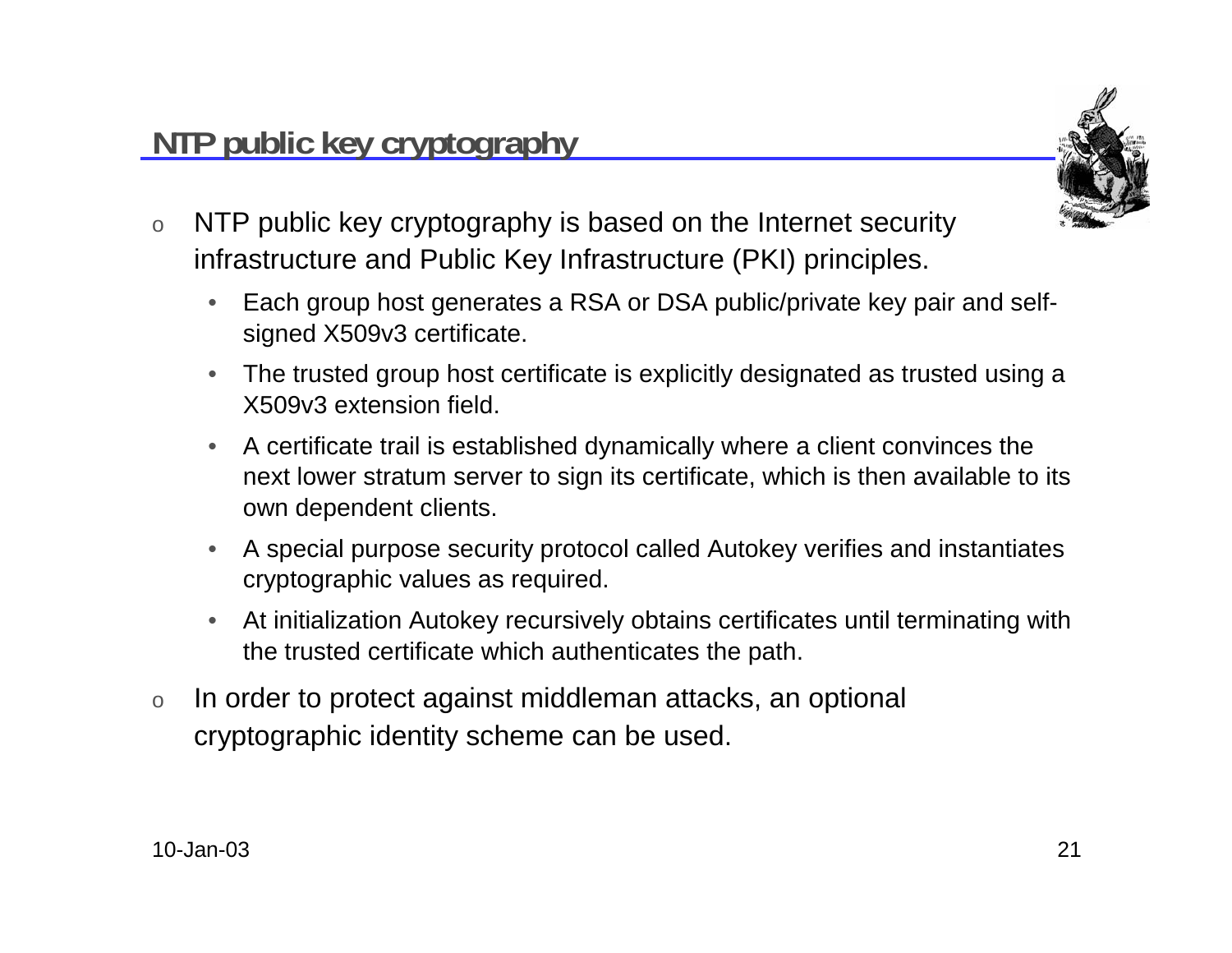

- o TA generates a certificate marked private and transmits it by secure means to all servers and clients.
- o The certificate is never divulged outside the group and never presented for signature.
- oAn identity exchange is not necessary.
- oRefreshing certificates is a major problem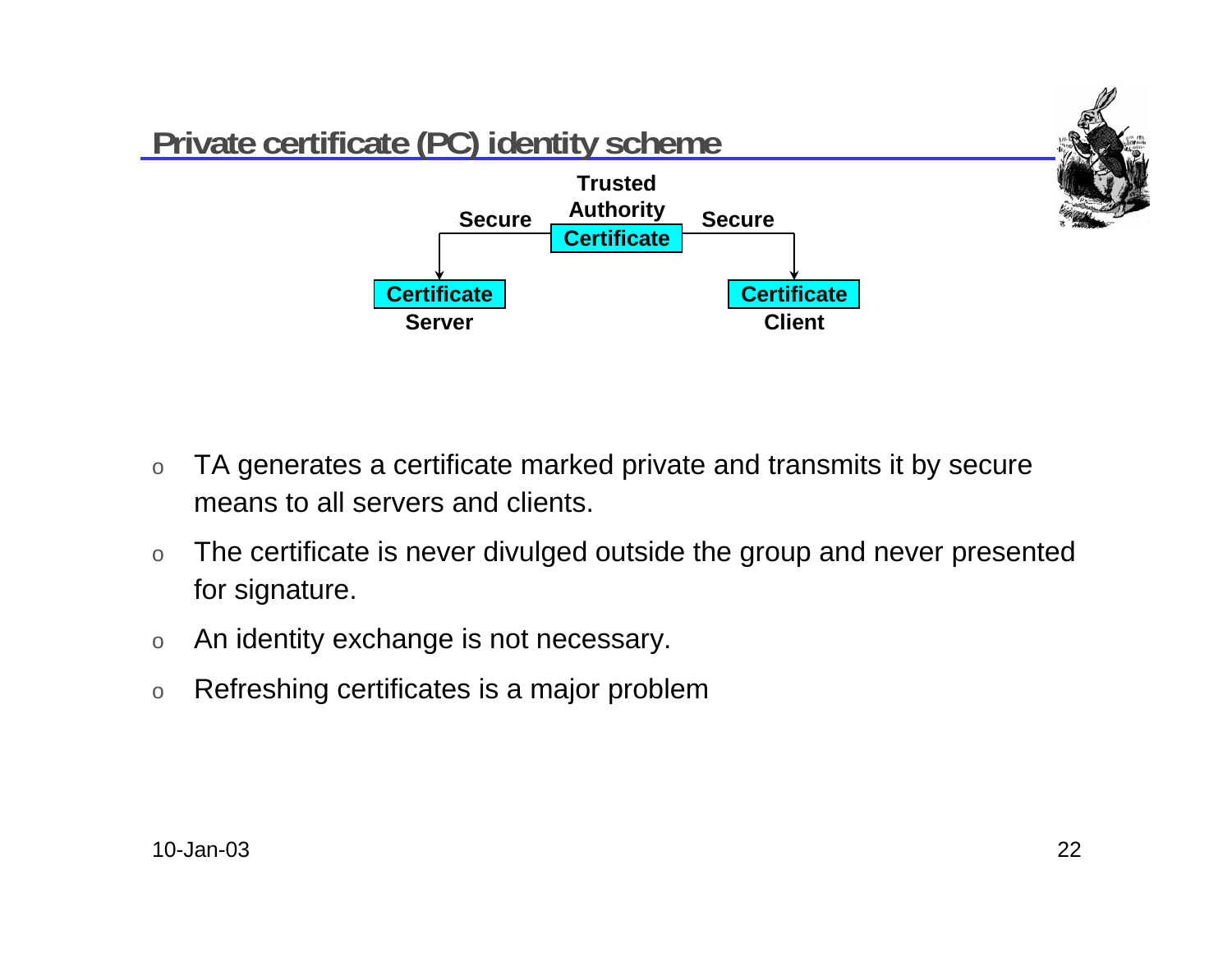

- o Each certificate is signed by the issuer, which is one step closer on the trail to the trusted host.
- oThe trusted host certificate is self-signed and self-validated.
- o This scheme is vulnerable to a middleman masquerade, unless an identity scheme is used.
- o The identity scheme, if used, has the same name as the trusted host subject name.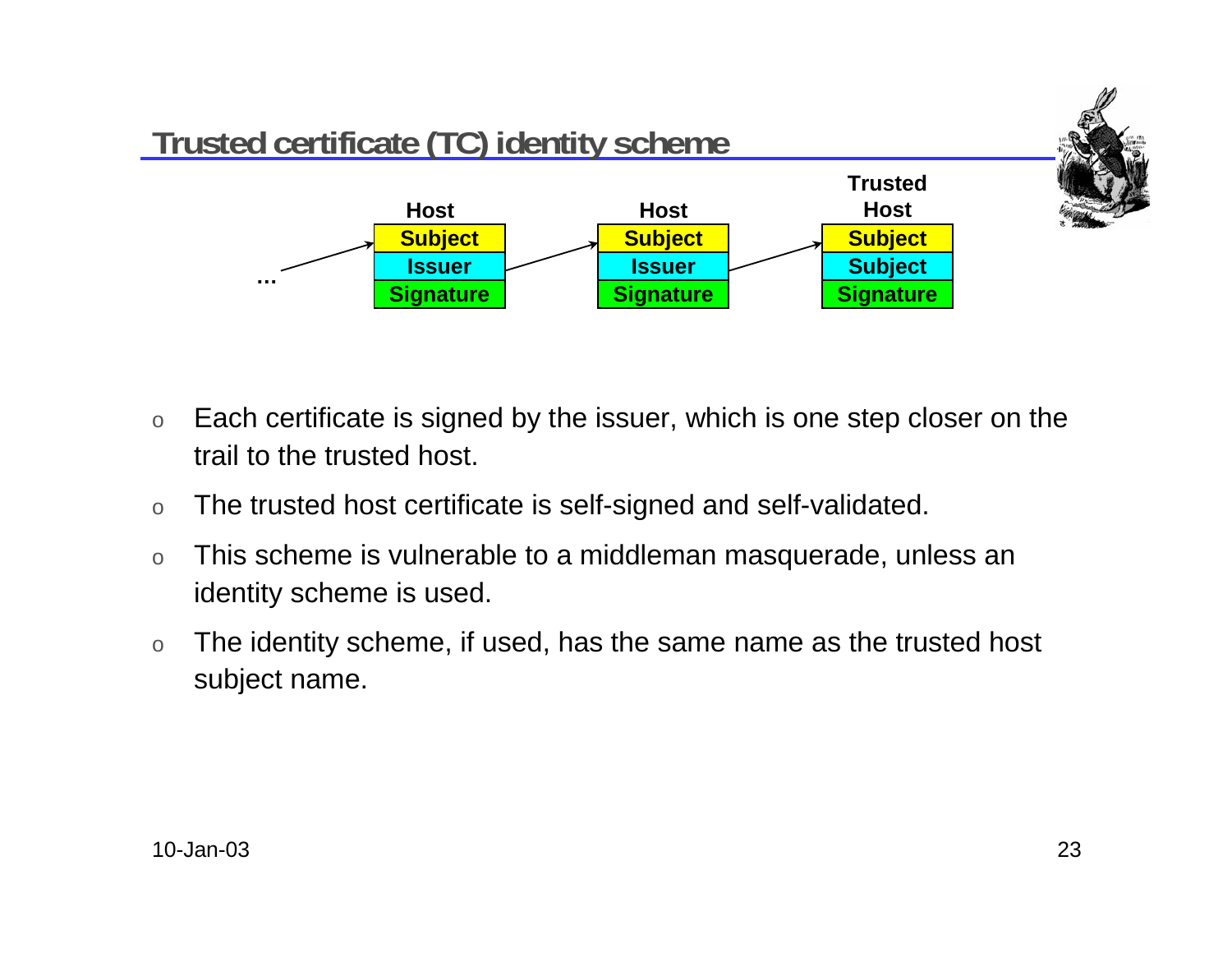

- o TA generates the IFF parameters and keys and transmits them by secure means to all servers and clients.
- o Only the server needs the group key; the client key derived from it is public.
- oIFF identity exchange is used to verify group membership.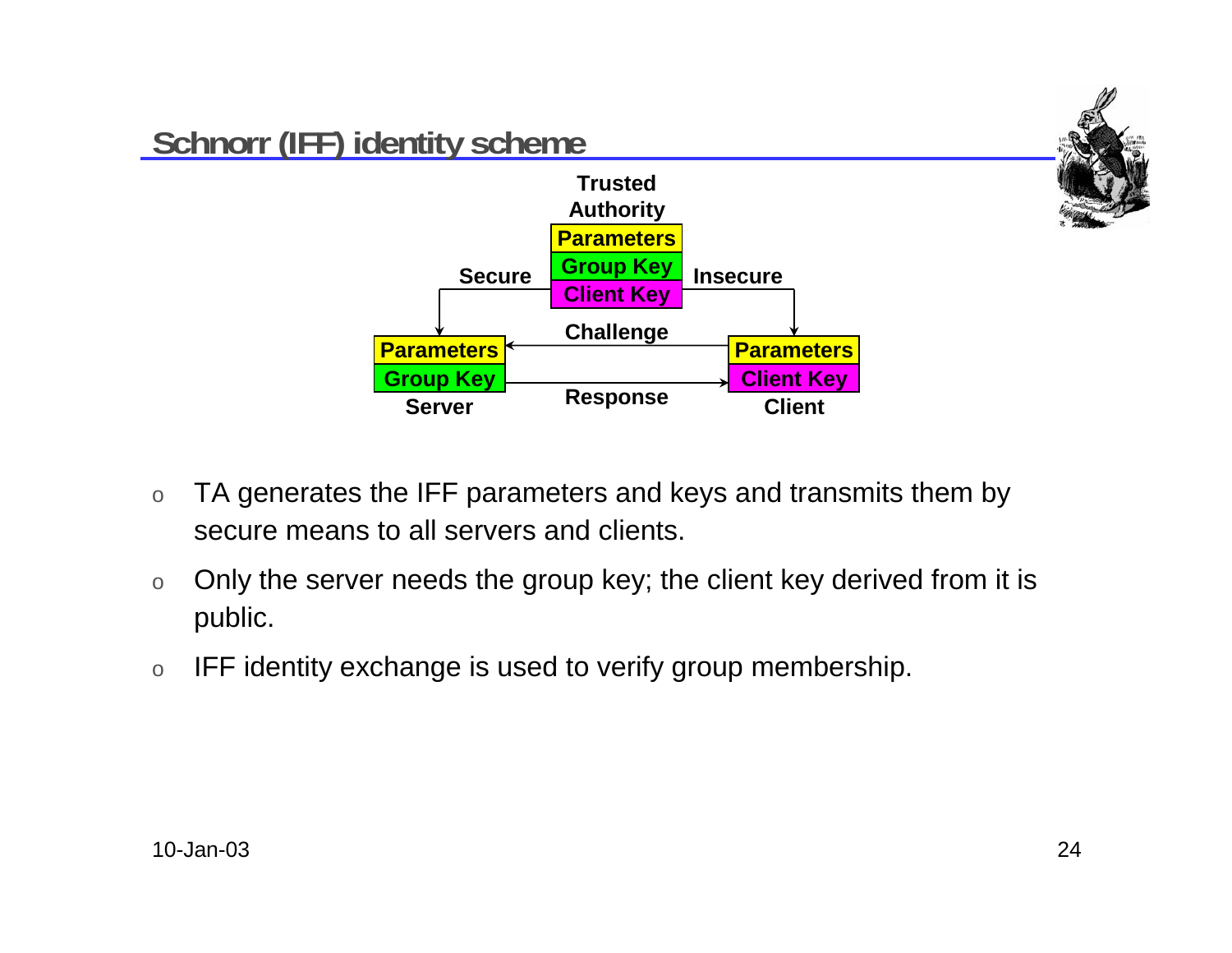

- o TA generates the GQ parameters and keys and transmits them by secure means to servers and clients.
- o Server generates a GQ private/public key pair and certificate with the public key in an extension field.
- oClient uses the public key in the certificate as the client key.
- oGQ identity exchange is used to verify group membership.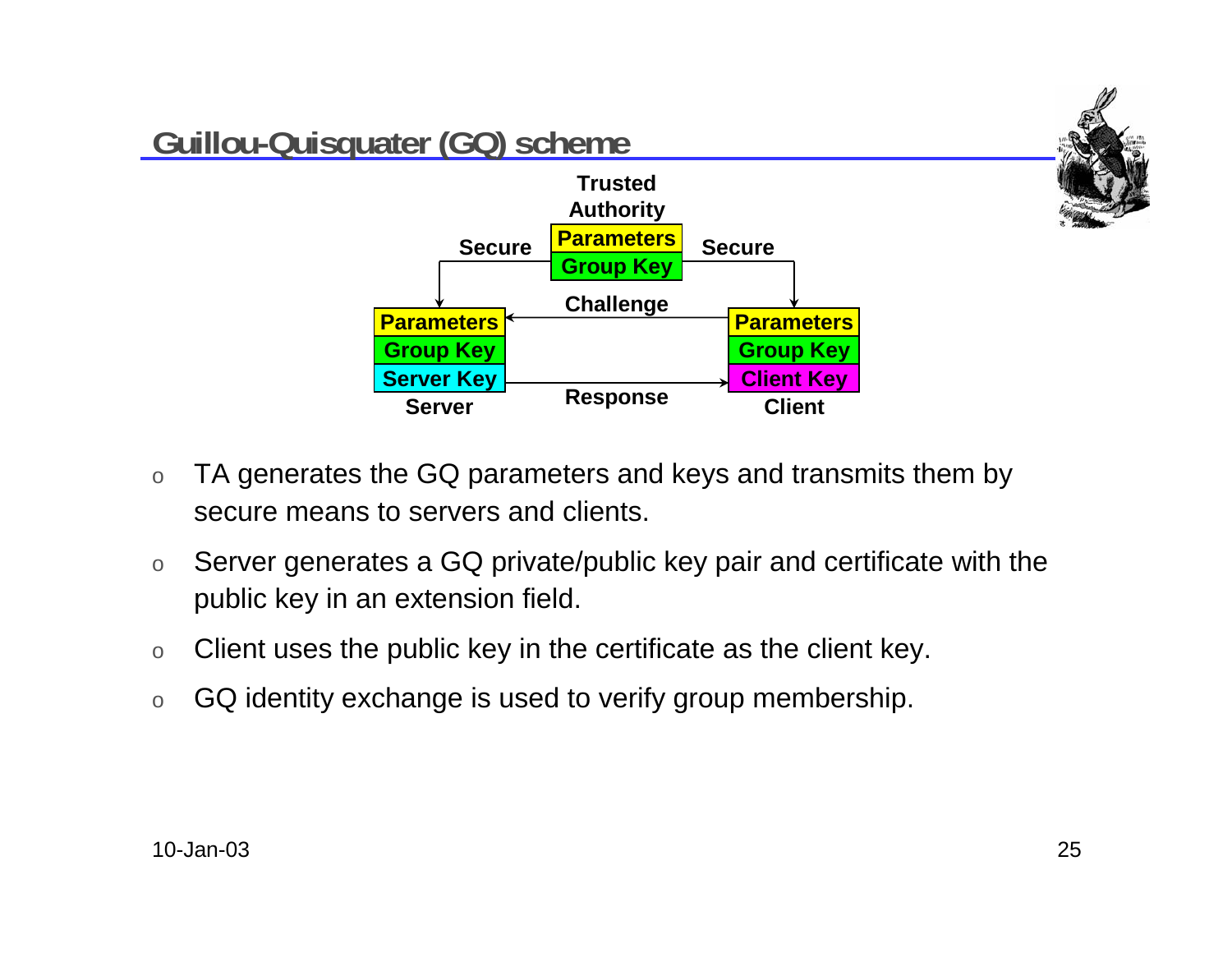

- oTA generates MV parameters, group key, server key and client keys.
- o TA transmits private encryption and public decryption keys to all servers using secure means.
- o TA transmits individual private decryption keys to each client using secure means.
- oTA can activate/deactivate individual client keys.
- oThe MV identity exchange is used to verify group membership.

10-Jan-03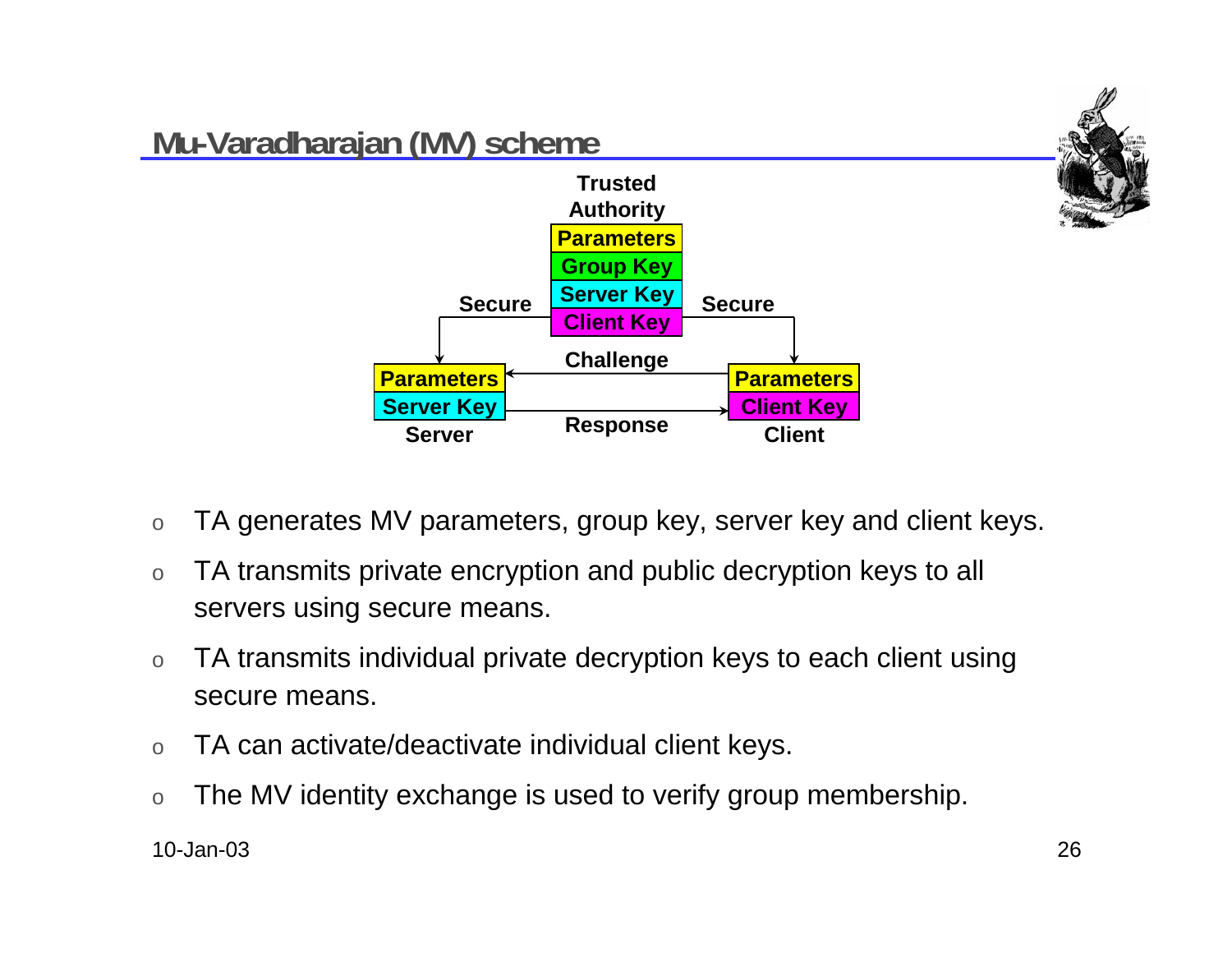## **Scenario: distributed, real-time sensor networks**

- o Ad-hoc, wireless networking
	- $\bullet$ Self organizing network infrastructure
	- •Redundant sensors resist loss of data
	- •Diversity paths resist jamming
- o Autonomous system model
	- •Sensors loosely deployed on battlefield or planetary surface
	- •Sensors can be lost or destroyed or added during the mission
- o Working assumptions
	- $\bullet$ Lowest level is network connectivity and routing
	- $\bullet$ Next level is security and time validation
	- $\bullet$ Higher levels define applications
- o Game plan
	- $\bullet$ Nearest equivalent sandbox is the Internet
	- •Nearest equivalent sensor network is Network Time Protocol (NTP)

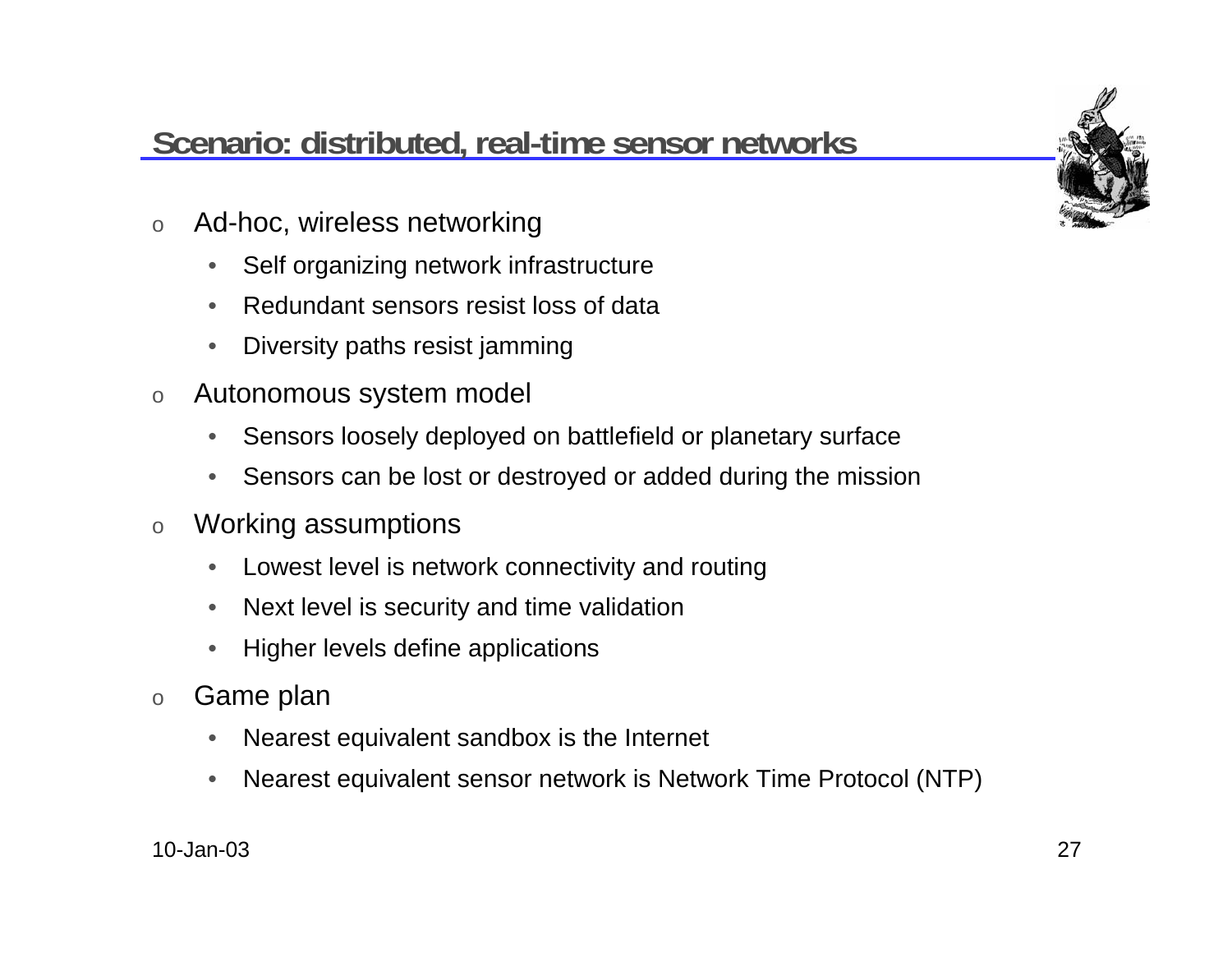### **NTP as sensor network**



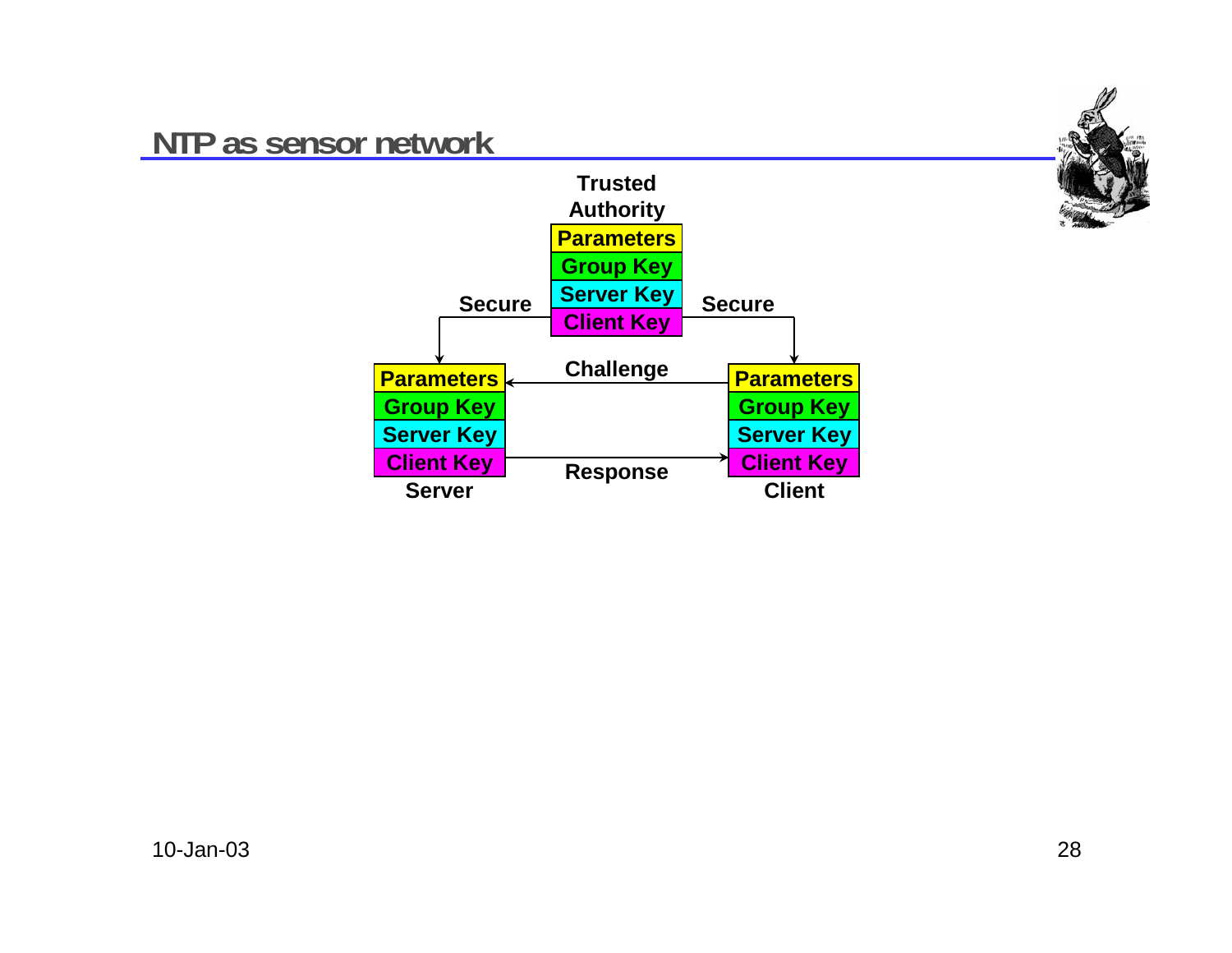

- o NTP Version 4 architecture and algorithms
	- $\bullet$ Backwards compatible with earlier versions
	- •Improved local clock model implemented and tested
	- •Multicast mode with propagation calibration implemented and tested
	- •IPv6 support implemented and tested
- o Autonomous configuration Autoconfigure
	- •Manycast mode implemented and tested
	- • Span-limited, hierarchical multicast groups using NTP distributed mode and add/drop heuristics under study
- o Autonomous authentication Autokey
	- •Ultimate security based on public-key infrastructure
	- •Random keys used only once
	- •Automatic key generation and distribution
	- •Autokey Version 2 implemented and tested in NTP Version 4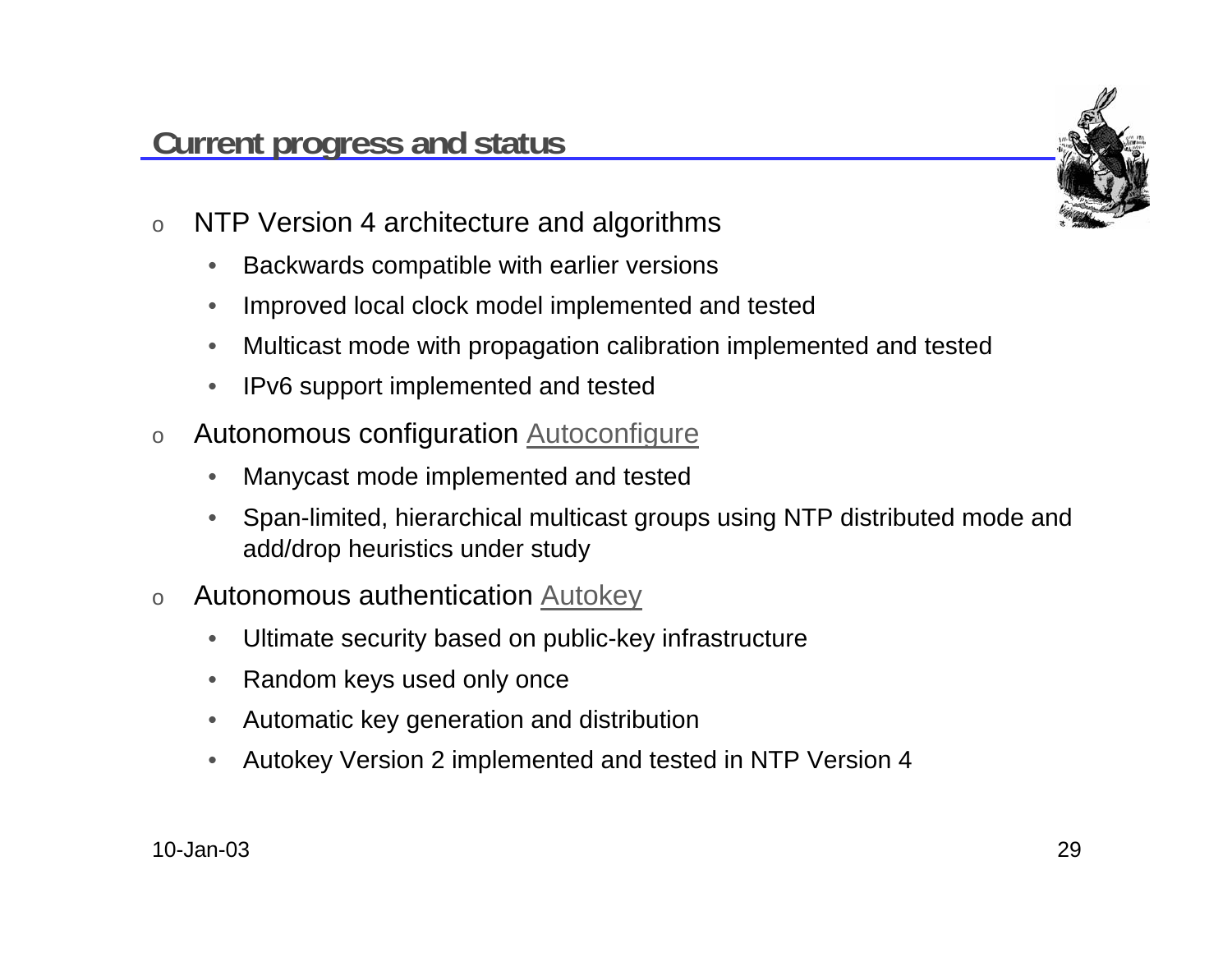### **Future plans**



- o Deploy, test and evaluate NTP Version 4 daemon in testbeds, then at friendly sites in the US, Europe and Asia
- oRevise the NTP formal specification and launch on standards track
- oParticipate in deployment strategies with NIST, USNO, others
- oProsecute standards agendae in IETF, ANSI, ITU, POSIX
- o Develop scenarios for other applications such as web caching, DNS servers and other multicast services